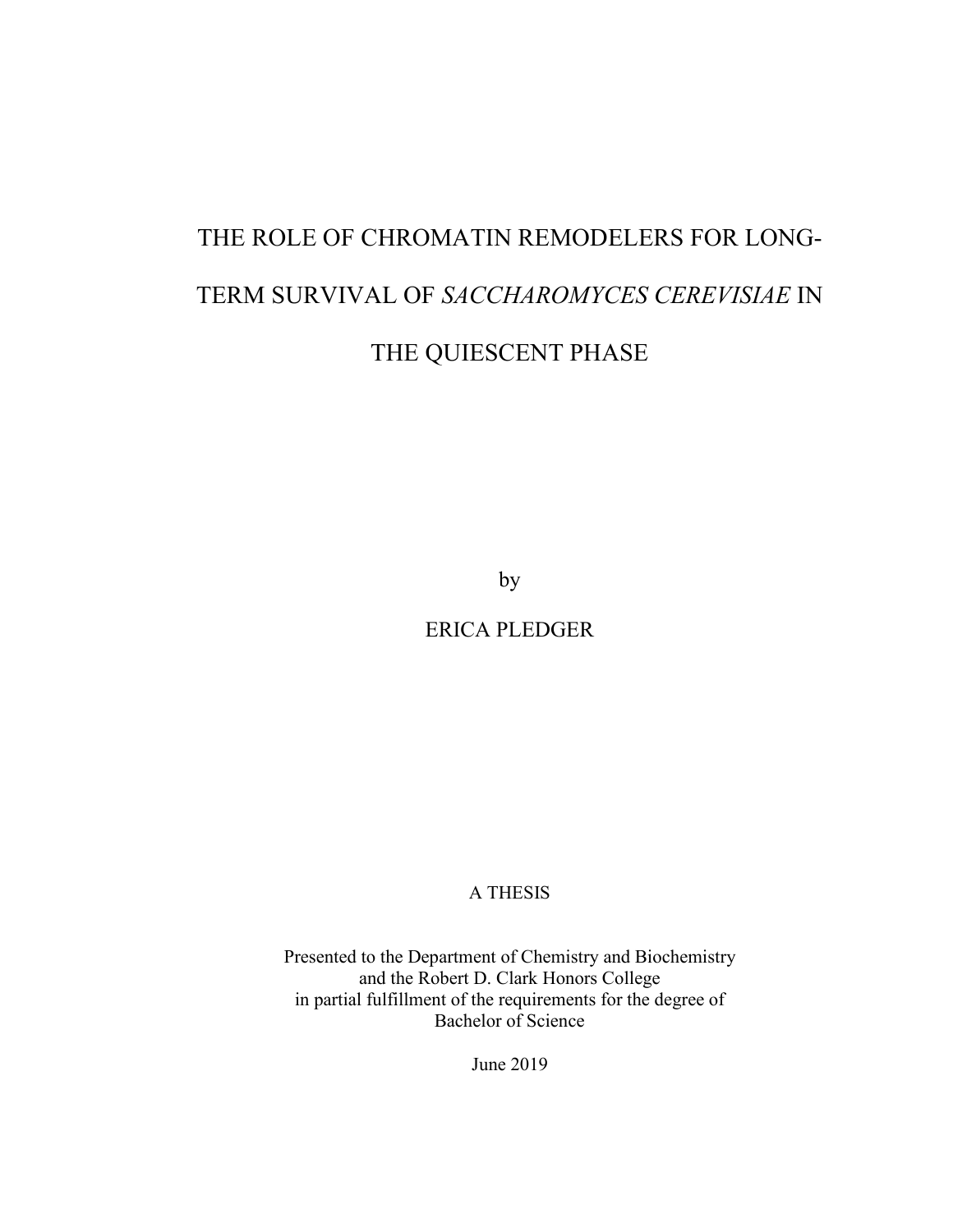# **An Abstract of the Thesis of**

Erica Pledger for the degree of Bachelor of Science in the Department of Chemistry and Biochemistry to be taken June 2019

Title: The role of chromatin remodelers for long-term survival of *Saccharomyces cerevisiae* in the quiescent phase

Approved:

## Jeff McKnight

Chromatin remodelers are a group of enzymes that catalyze the movement of nucleosomes in order to allow other biomolecules access to DNA during processes such as transcription, replication, and DNA repair. Previous studies revealed that Chd1 and Isw1 chromatin remodelers in *Saccharomyces cerevisiae* are necessary for establishing regular nucleosome organization. In the absence of Chd1 and Isw1, a regular pattern of nucleosome positioning is abolished. However, the loss of nucleosome organization has surprisingly little effect on genome-wide transcription or on viability. Here, we test the hypothesis that nucleosome organization may have a more vital function during processes that require global alterations in transcription, such as quiescence. Yeast cells respond to low nutrient conditions by entering the quiescent phase, during which they exhibit significant decreases in transcriptional, translational, and metabolic activity. We isolated quiescent cells of chromatin remodeler knockout strains and monitored their survival in nutrient-starved conditions. Our results indicate that long-term viability in the quiescent phase is significantly reduced in strains lacking Chd1, Isw1, and Isw2, thus suggesting a role for chromatin remodelers during quiescence.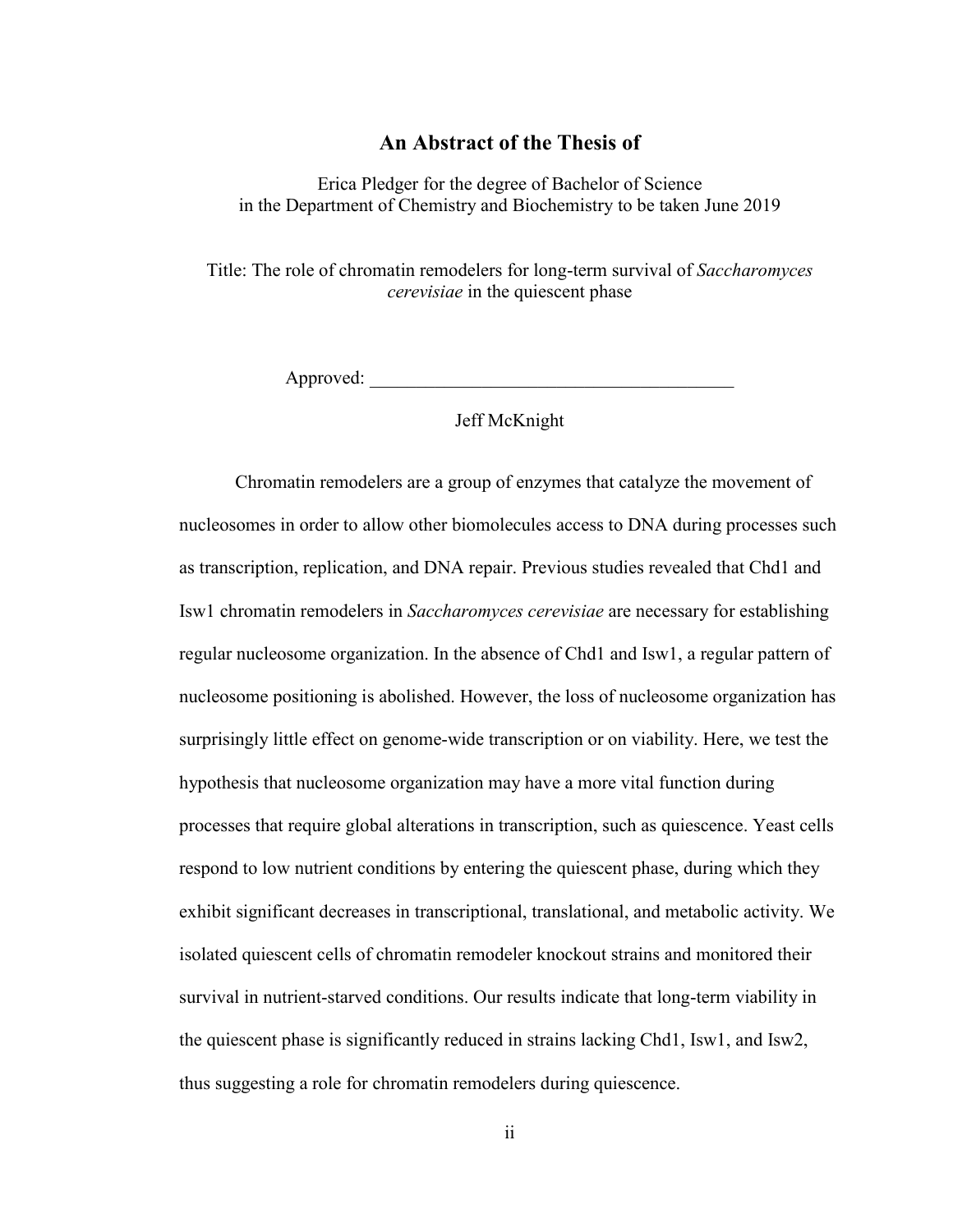# **Acknowledgements**

I would like to thank Professor Jeff McKnight and the rest of the McKnight lab for their guidance and support throughout these past two years. I feel lucky to have been part of such an inspiring and dynamic group of scientists. I would especially like to thank graduate student Vi Truong for being a thoughtful and diligent mentor, as well as for making the yeast strains. I would also like to thank Professor Ocean Howell for serving on my thesis committee. Finally, I am grateful for my friends and family. I owe it to my closest friends for making my undergraduate experience so special. And of course I cannot express enough gratitude for the constant encouragement of my parents and cats, who value my education and happiness above all else.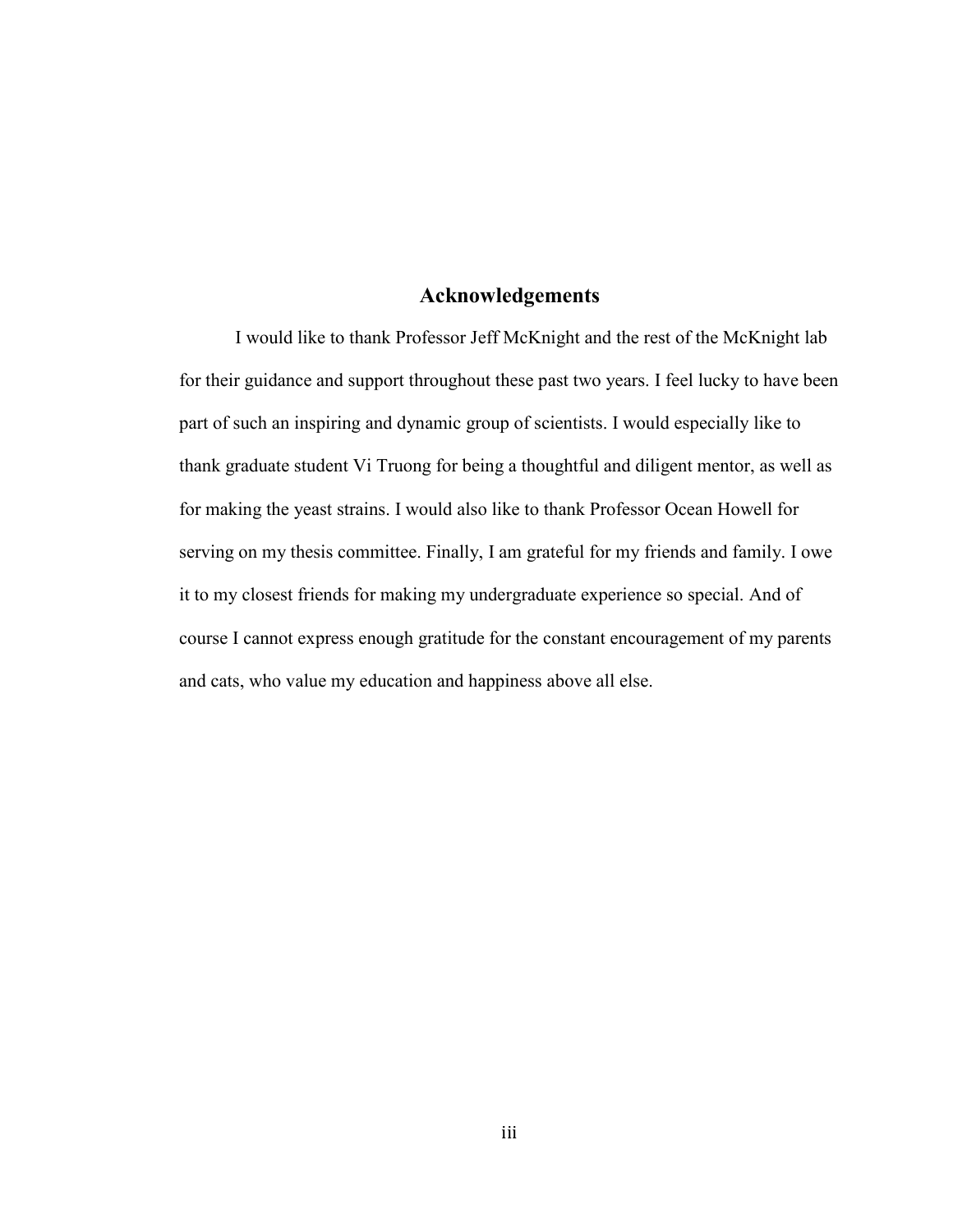# **Table of Contents**

| Introduction                  |    |
|-------------------------------|----|
| Materials and Methods         | 8  |
| <b>Results and Discussion</b> | 12 |
| <b>Future Directions</b>      | 16 |
| Glossary                      | 18 |
| Bibliography                  | 20 |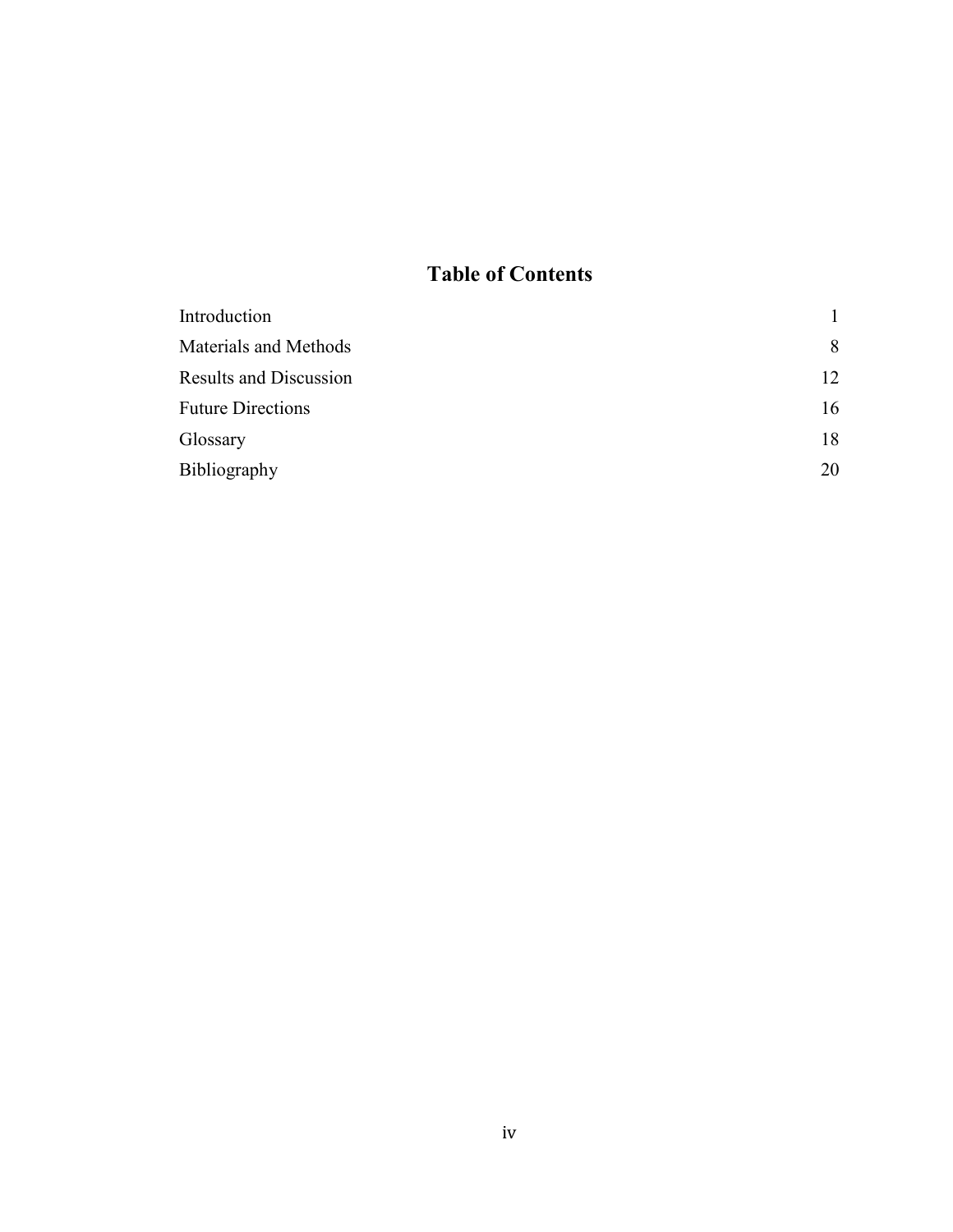# **List of Figures**

| Figure 1. Gene expression regulated by nucleosome positioning                                                               |    |
|-----------------------------------------------------------------------------------------------------------------------------|----|
| Figure 2. Nucleosomes are regularly positioned with respect to the transcriptional start<br>site                            |    |
| Figure 3. The cell cycle and entry into quiescence                                                                          | 6  |
| Figure 6. Isolation of quiescent cells and long-term survival of quiescent cells                                            | 11 |
| Figure 4. Growth curves of WT, $\Delta$ iswl $\Delta$ chdl and $\Delta$ iswl $\Delta$ isw $2\Delta$ chdl                    | 13 |
| Figure 5. Survival plots of WT, $\Delta$ iswl $\Delta$ chdl strains, and $\Delta$ iswl $\Delta$ isw $2\Delta$ chdl strains. | 14 |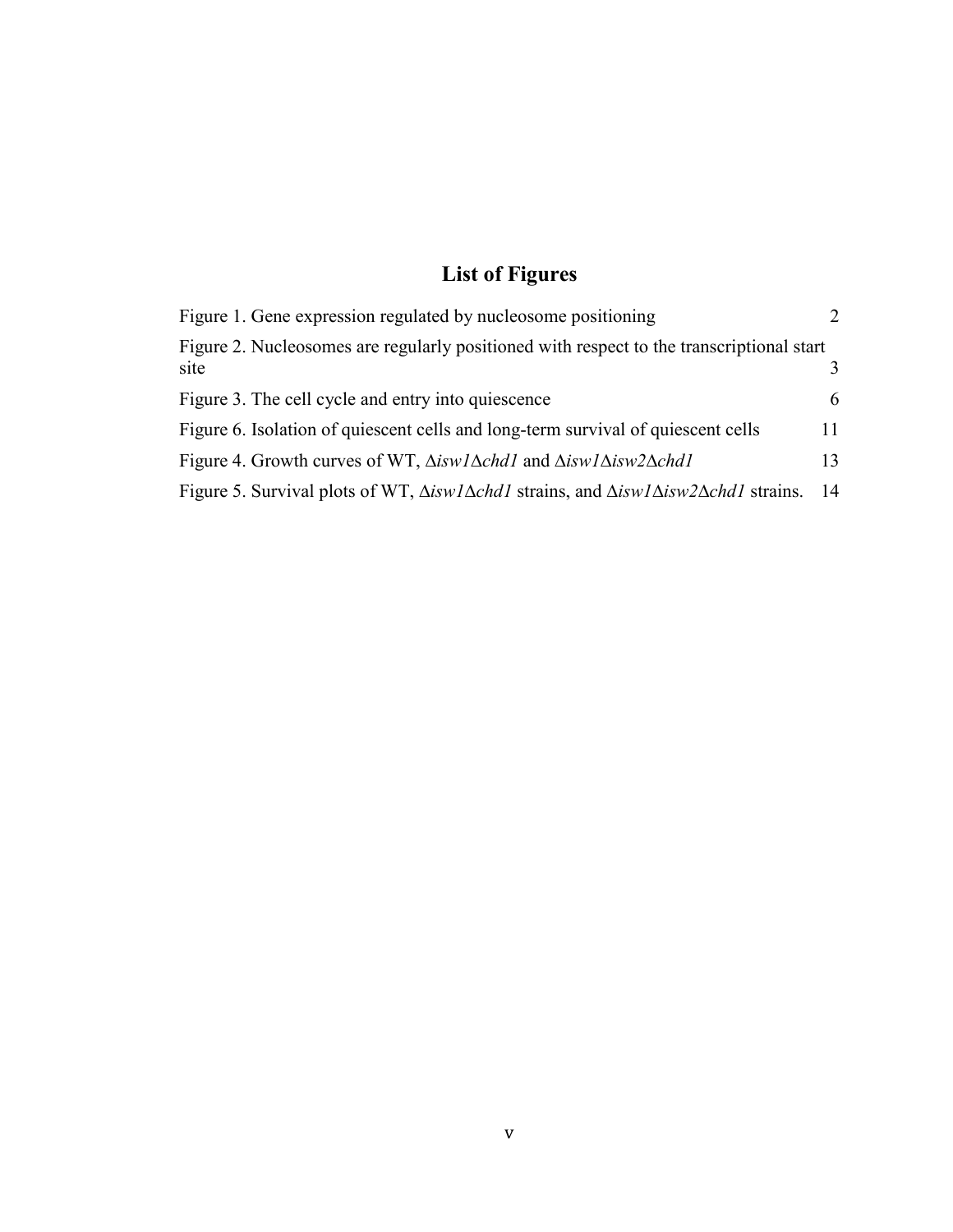# **List of Tables**

[Table 1. Genotypes of yeast strains](#page-14-0) 9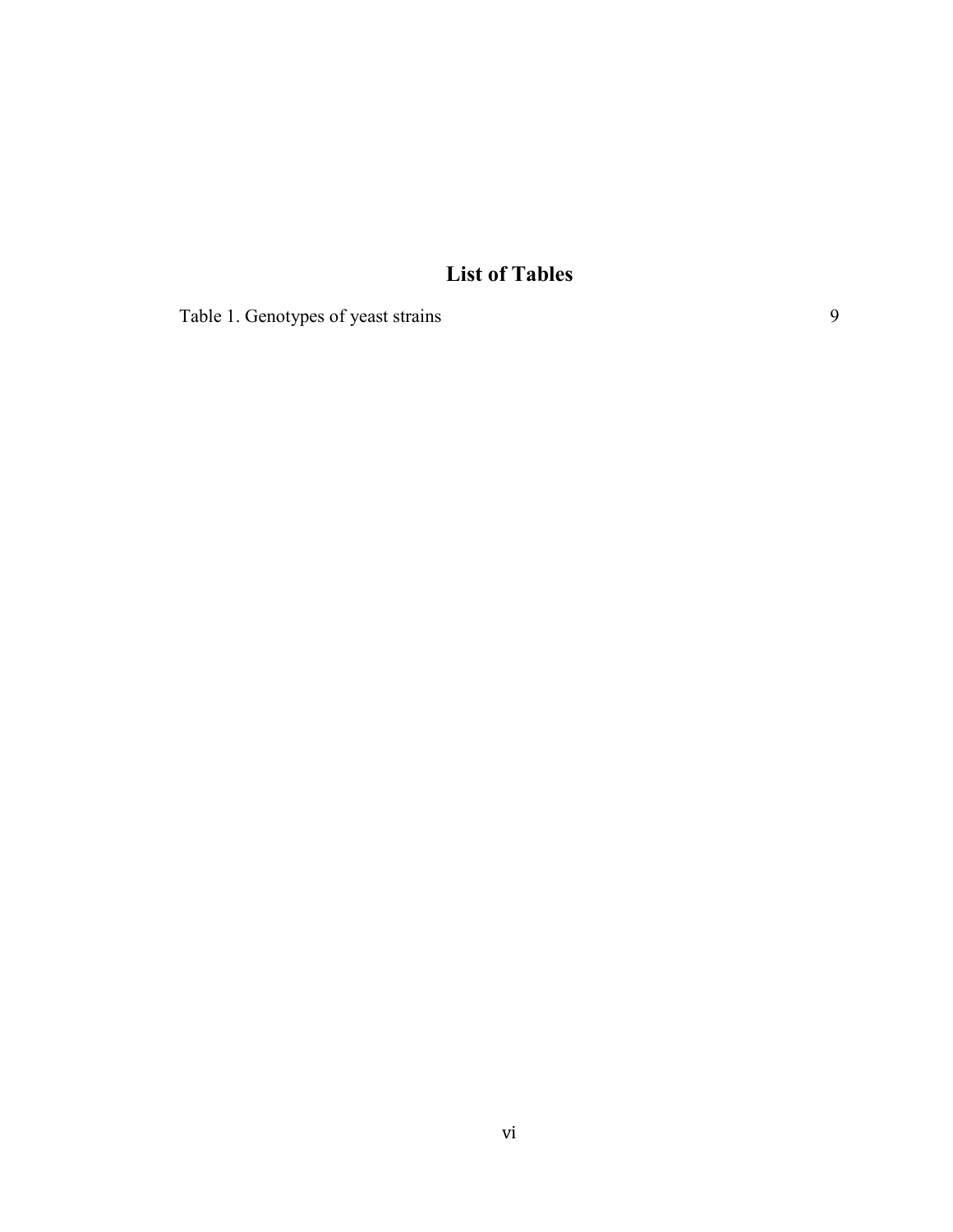# **Introduction**

The plasticity of life on Earth is unmistakable – all organisms, including humans, are constantly responding to changes in their surroundings. Whether it be in response to changes in temperature, nutrient availability, or the presence of a pathogen, living beings are hardly ever static. The ability to efficiently react to the environment is vital for survival and proliferation. As a consequence, organisms have evolved methods of turning on or off molecular "switches" upon detection of a stimulus. While there are many layers to the regulation of such responses, one of the fundamental mechanisms for such control occurs at the level of transcription.

Transcription is the first step in gene expression, in which the DNA is used as a template to synthesize a messenger RNA (mRNA) molecule, which subsequently gets translated into protein. However, DNA is tightly condensed in order to fit inside the limited space of the nucleus. As a result, the compact organization of DNA imposes a barrier to transcription. Much in the same way yarn is neatly packaged by wrapping it around a spool, DNA is wound around octamers of histone proteins to form an array of structures called nucleosomes (6). The combination of DNA and histone protein is referred to as chromatin. Nucleosome positioning plays a key role in the regulation of gene expression because nucleosomes block transcription machinery from accessing the DNA. As shown in Figure 1, a gene that is contained within a nucleosome cannot be transcribed until the nucleosome is moved.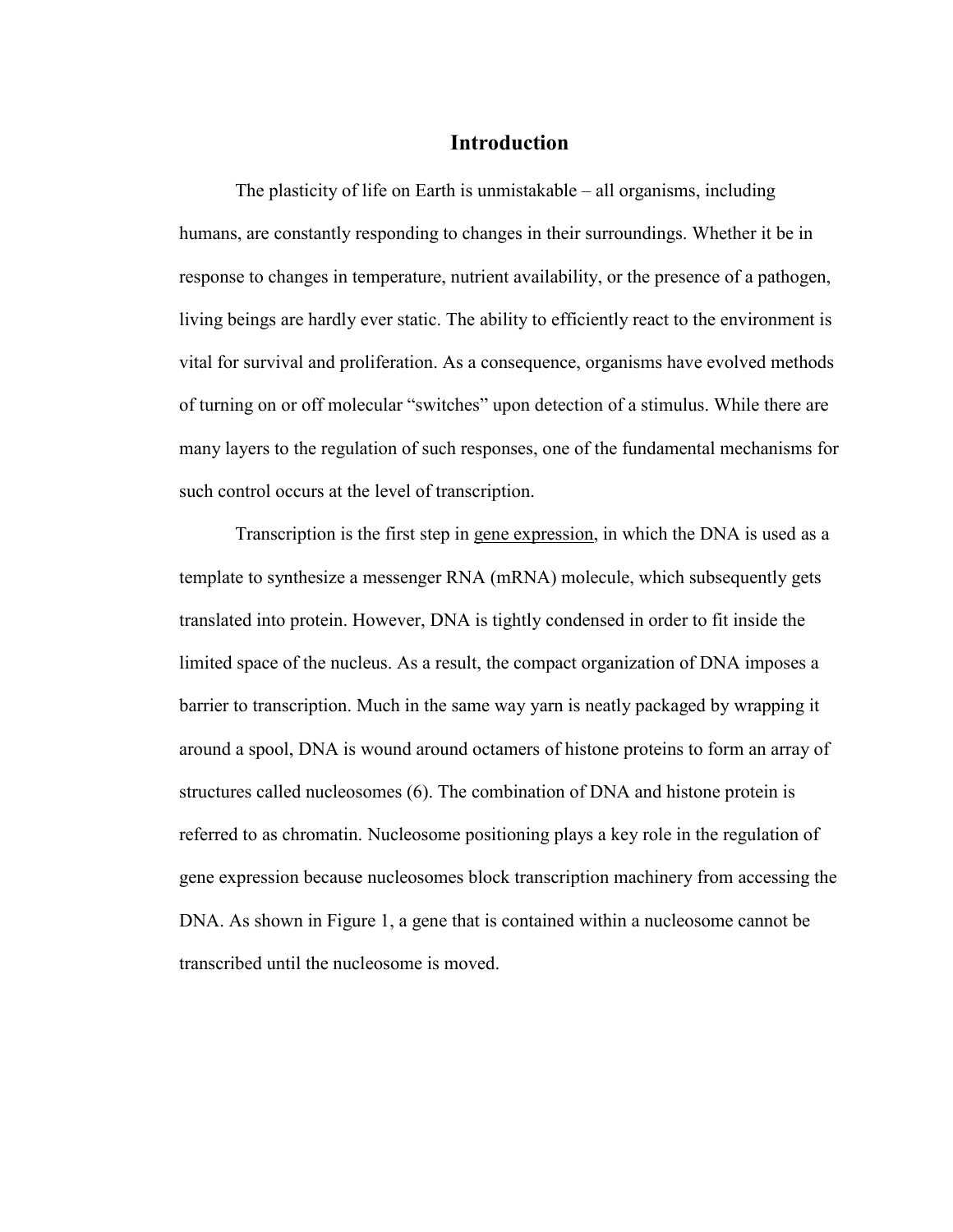

<span id="page-7-0"></span>Figure 1. Gene expression regulated by nucleosome positioning

DNA is wrapped around octamers of histone proteins (blue) to form nucleosomes. Gene 1 is not contained within a nucleosome and can therefore be transcribed. In contrast, Gene 2 is not transcribed because it is contained within a nucleosome. Graphic created using BioRender.com

As such, nucleosome positioning is strictly regulated within cells. Nucleosomes are placed with respect to the transcriptional start sites of genes: close to the start site, there is a nucleosome-free region, which is closely followed by a well-positioned nucleosome referred to as the "+1 nucleosome" (15). Subsequent nucleosomes are uniformly spaced, however their placement becomes less distinct with increasing distance from the first nucleosome (11) (Figure 2). This well-ordered pattern of nucleosome alignment is found in species ranging from yeast to humans (11). Chromatin structure at the level of regularly-spaced nucleosomes is referred to as the "beads-on-a-string" model (16). However, nucleosomes are far from static. In fact, they are highly dynamic structures that are constantly being moved in order to allow other molecules access to the DNA. The proteins that control the positions of nucleosomes and thereby regulate gene expression are called chromatin remodelers.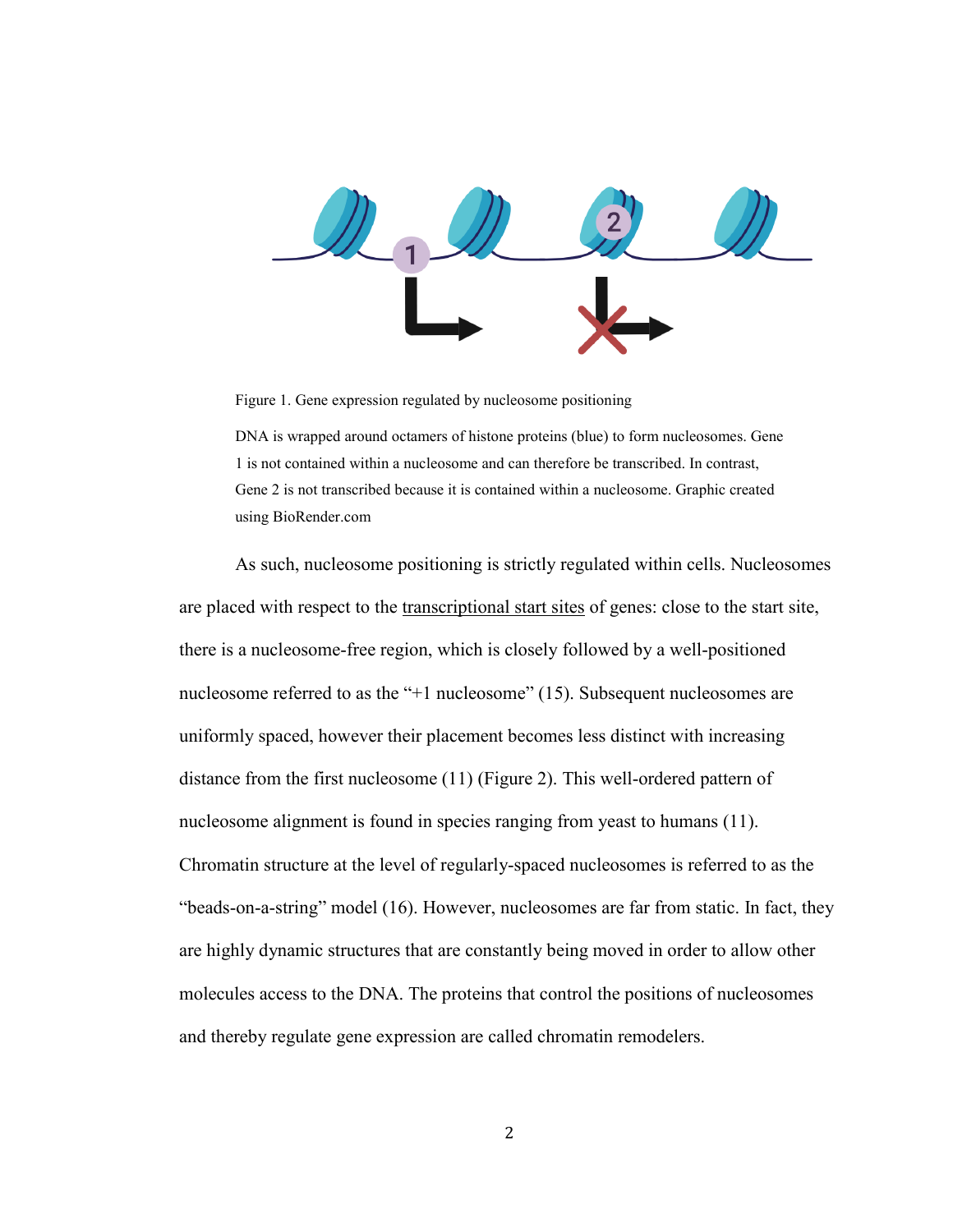

<span id="page-8-0"></span>Figure 2. Nucleosomes are regularly positioned with respect to the transcriptional start site

A nucleosome-free region is found upstream of the transcriptional start site, which is immediately followed by the +1 nucleosome. Subsequent nucleosomes are evenly spaced, although the regularity of their positioning decreases with increasing distance from the +1 nucleosome. Graphic created using BioRender.com

Chromatin remodelers are a diverse group of enzymes that harness the energy of adenosine triphosphate (ATP) hydrolysis to slide, eject, or modify nucleosomes (9). They are highly conserved across many species, meaning the structure and function of chromatin remodelers have remained largely unchanged throughout evolution (10). This is not surprising considering their important role in many biological processes that require access to the DNA, including transcription, replication, and DNA repair (9). Chromatin remodeler malfunction is also implicated in a wide variety of diseases, with mutations in human chromatin remodelers occurring at high frequencies in many cancers (9).

Here, we focus on two major families of chromatin remodelers that are ubiquitous among many eukaryotes: CHD and ISWI. Remodelers within these families contain unique domains that allow them to recognize specific nucleosomes (5). We use the model organism *Saccharomyces cerevisiae,* more commonly known as baker's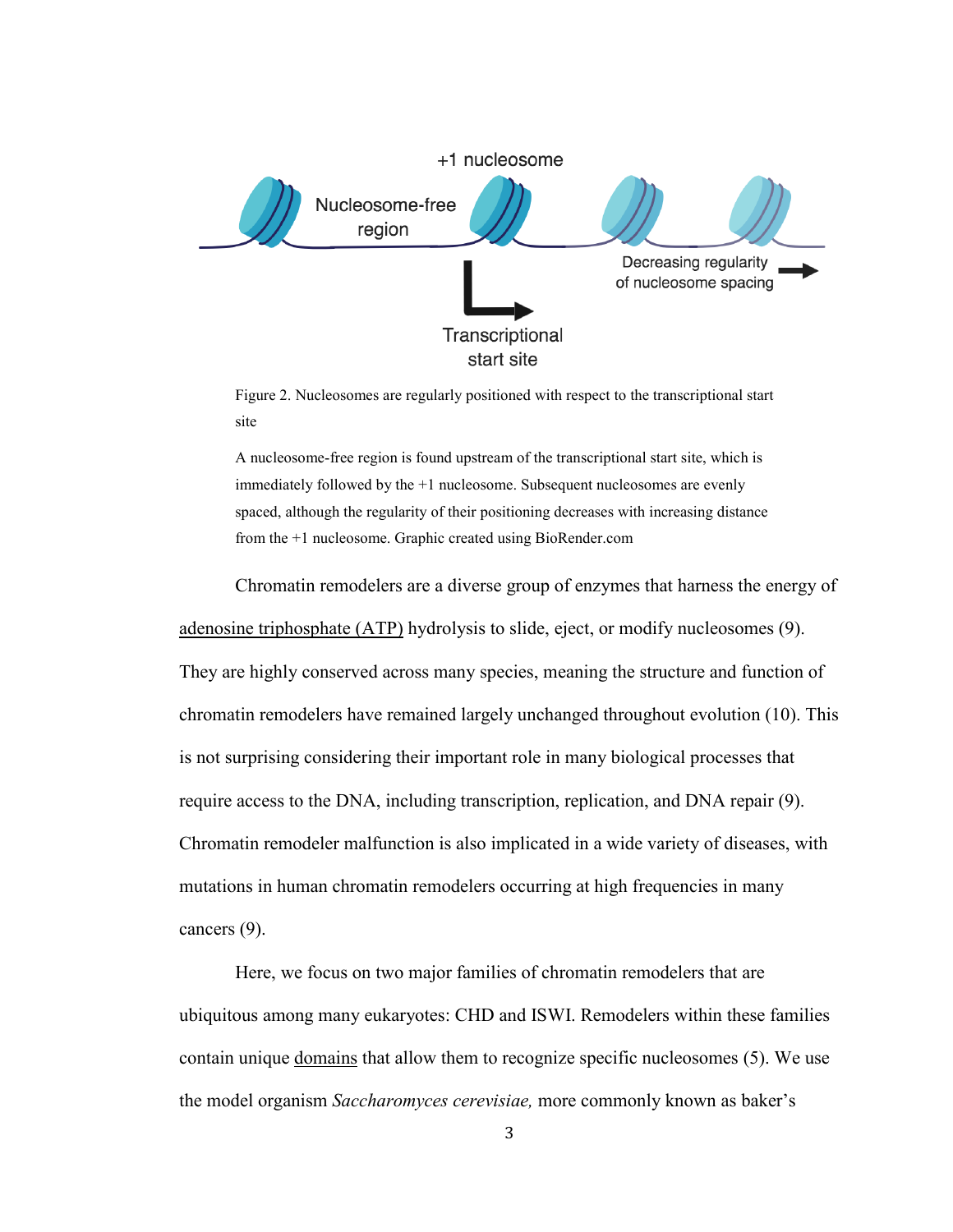yeast, to study the function of these enzymes *in vivo.* Yeast possess one form of the CHD remodeler, called Chd1, and two forms of the ISWI remodeler, called Isw1 and Isw2 (13, 12). Homologs of Chd1, Isw1, and Isw2 are also found in humans; hence our results have broader implications on understanding the biology of complex multicellular organisms as well (9). *In vitro,* these three yeast chromatin remodelers have been shown to form arrays of nucleosomes with regular spacing (10). Tsukiyama and colleagues first characterized an *in vivo* phenotype of cells lacking Chd1, Isw1, and Isw2 in 1999 (12). Their results revealed that the triple mutant was significantly more sensitive to environmental stresses such as high temperature in comparison to wild type (12). Since then, many studies have contributed to elucidating the roles of Chd1, Isw1, and Isw2 using a variety of techniques.

One such study lead by Gkikopoulos and colleagues was a launching point for our project. They showed *in vivo* that Chd1 and Isw1 were necessary for establishing regular nucleosome positioning in yeast (3). Mutants lacking both remodelers had aberrant nucleosome positioning in the coding regions of genes, although the nucleosome-free region located before the transcriptional start site was largely unaffected (3). Shockingly, despite the loss of regular nucleosome positioning, there were relatively little alterations to genome-wide transcription patterns in the absence of all three chromatin remodelers (3). This result was especially surprising since mouse and fly mutants lacking only one chromatin remodeler experience a severe reduction in long-term survival and suffer from developmental defects (7, 2). Considering the high energetic cost of maintaining correct nucleosome spacing, it seemed counter-intuitive that yeast strains with irregular nucleosome positioning were not only viable, but also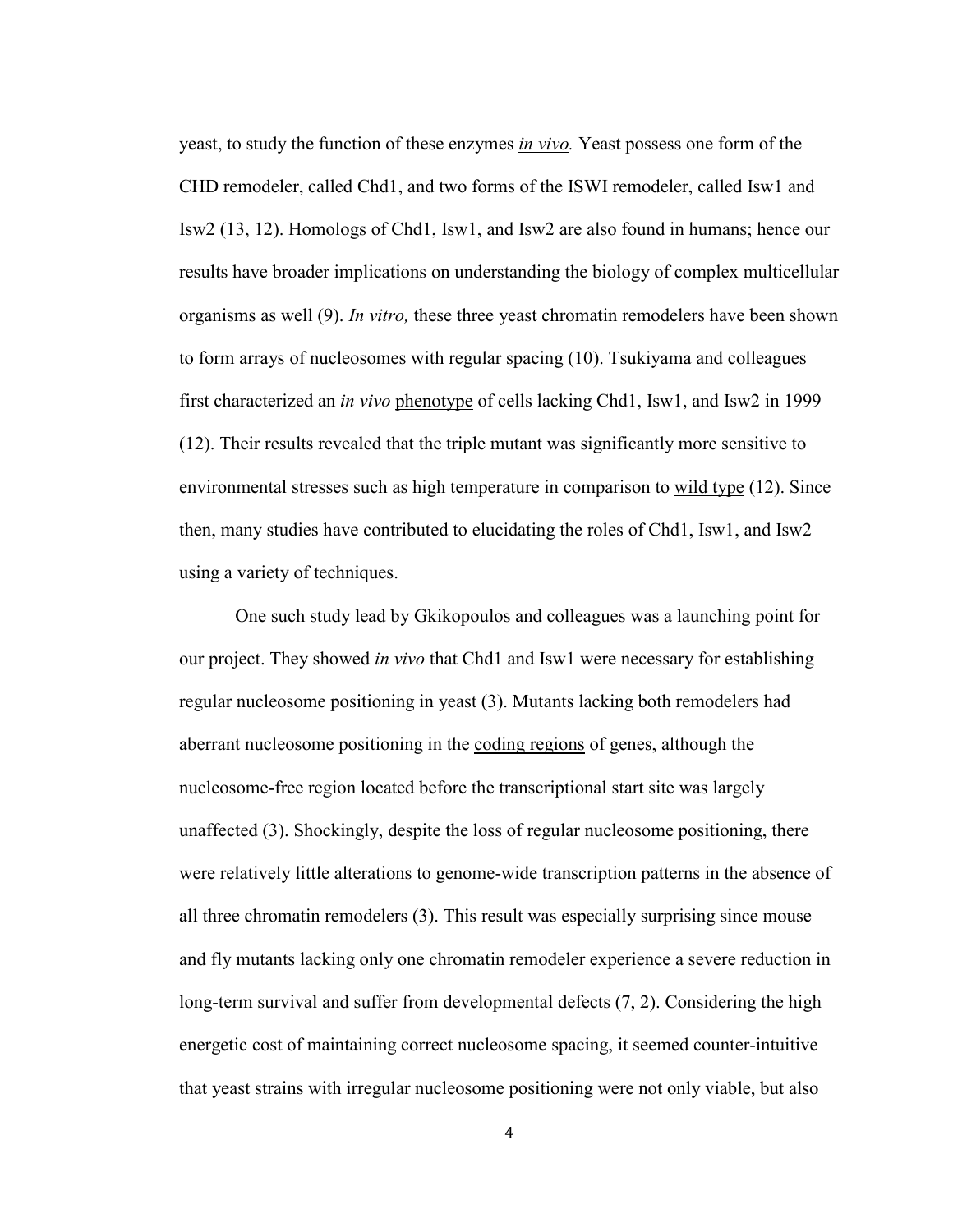experienced only minor changes in transcription regulation. Hence we hypothesize that the action of chromatin remodelers to maintain regular nucleosome positioning may play a more significant role during processes that require global alterations in transcription rather than regular conditions.

This lead us to investigate quiescence, or  $G_0$ , which is a resting, nonproliferative state outside of the cell cycle. Cells enter the quiescent phase when exposed to a growth-limiting stress, such as nutrient depletion, and re-enter the cell cycle upon detection of favorable environmental conditions (Figure 3). About 60% of the biomass on Earth is thought to be comprised of quiescent microorganisms, and thus no doubt represents an important cell state to study (4). Moreover, many cells in the human body that are vital for tissue regeneration and healing are quiescent, such as adult stem cells, progenitor cells, fibroblasts, and lymphocytes (14). However, quiescence is poorly understood compared to other cell cycle states due to the inherent lowered activity of cells in this state, making it more difficult to perform biological assays (4).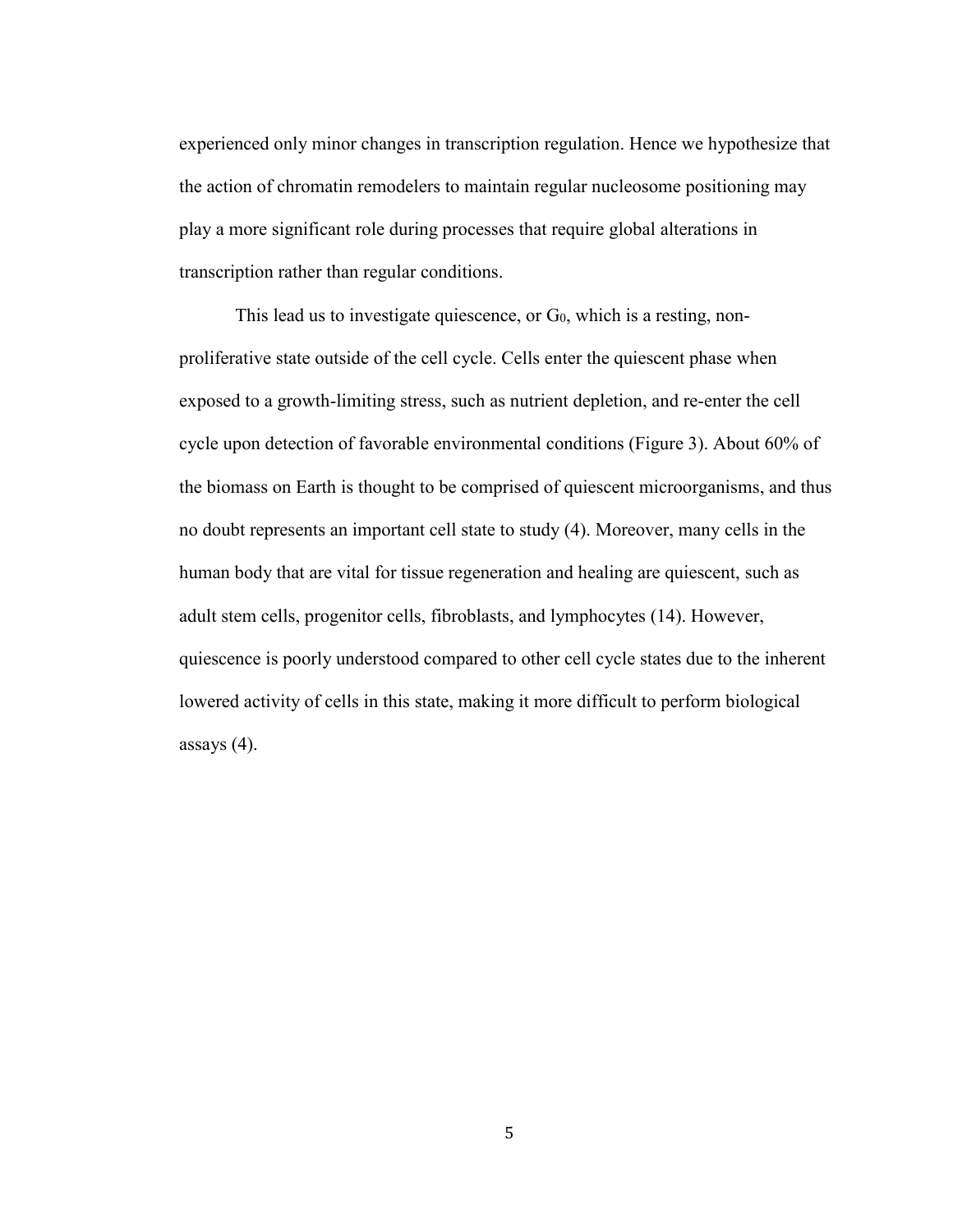

<span id="page-11-0"></span>Figure 3. The cell cycle and entry into quiescence

During the normal cell cycle, cells go through a 4-step cycle comprising of the M, G1, S, and G2 phases. Cells grow during the two G phases, replicate their DNA during the synthesis (S) phase, and divide during mitosis (M). If a cell senses that nutrients are unavailable, it may exit the cell cycle and enter the quiescent phase (G0). When nutrients become available again, the cell may re-enter the cell cycle and continue dividing. Figure taken from Gray et al (4).

Entry into the quiescent phase triggers major changes in cell morphology and activity (4). For example, quiescent yeast cells will accumulate glycogen, trehalose, and triacylglycerols as metabolizable carbon sources, which significantly increases their density (4). Furthermore, quiescence is characterized by a major reduction in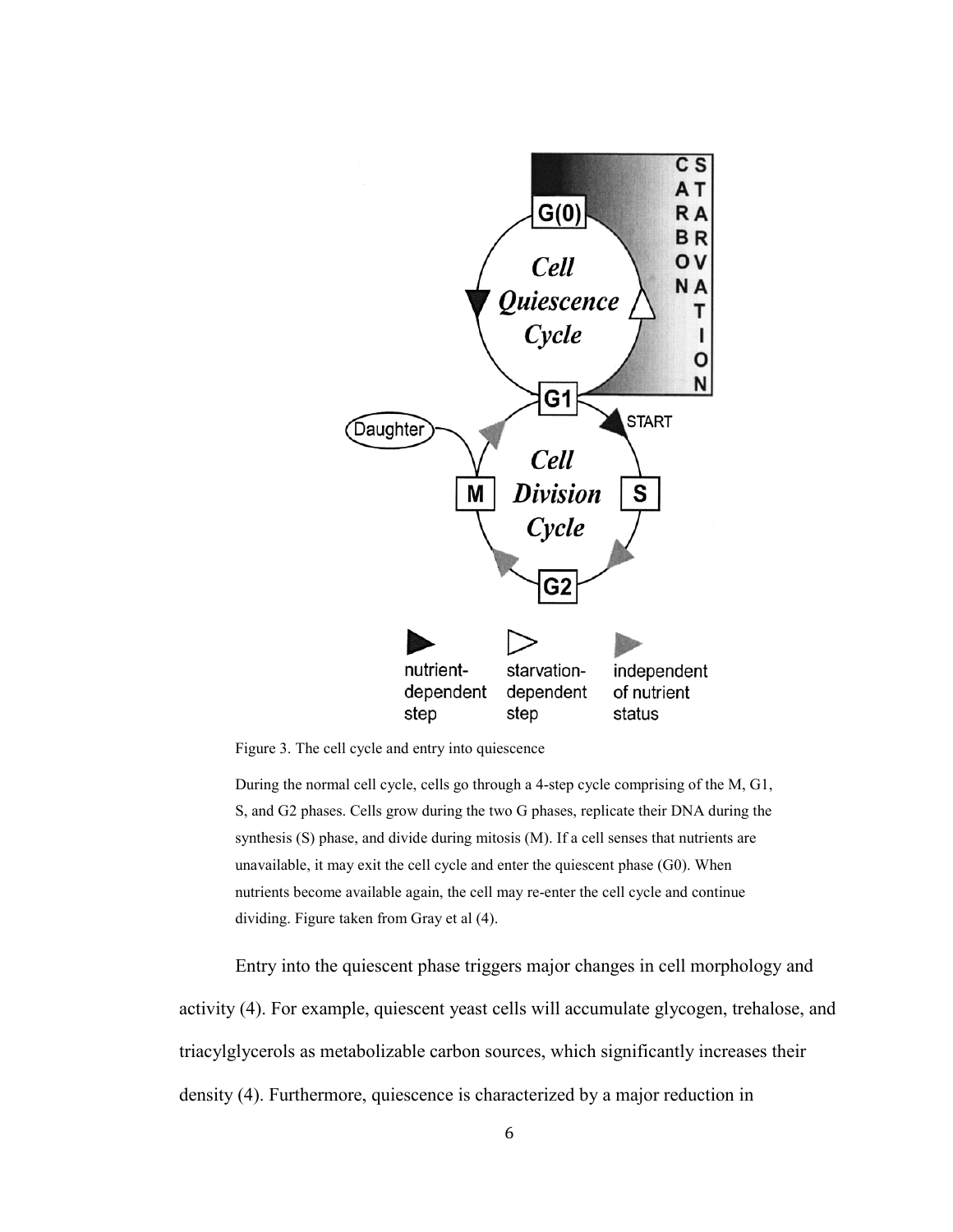transcriptional and translational activity: global mRNA levels in quiescent cells are roughly 30 times lower than in rapidly dividing cells and the rate of protein synthesis is reduced to approximately 0.3% (8, 4). Genome-wide transcriptional shutoff during quiescence entry has also been shown to be accompanied by extensive nucleosome repositioning (8). Quiescent cells exhibit a unique repressive chromatin structure that inhibits gene expression by placing nucleosomes in the nucleosome-free regions near transcriptional start sites (8).

Based on the distinct relationship between transcriptional shutoff and chromatin organization in quiescent yeast cells, we hypothesized that chromatin remodelers are likely to play a role during the entry, maintenance, and exit from quiescence. Thus this study aims to understand the functions of Chd1, Isw1, and Isw2 for cell survival in the quiescent phase. We monitored the long-term viability of quiescent yeast cells lacking these remodelers in nutrient-depleted conditions. Our results indicate that mutant strains lacking Chd1 and Isw1 or all three remodelers died off significantly faster than wild type in the quiescent phase, hence suggesting a necessity for chromatin remodeling during quiescence.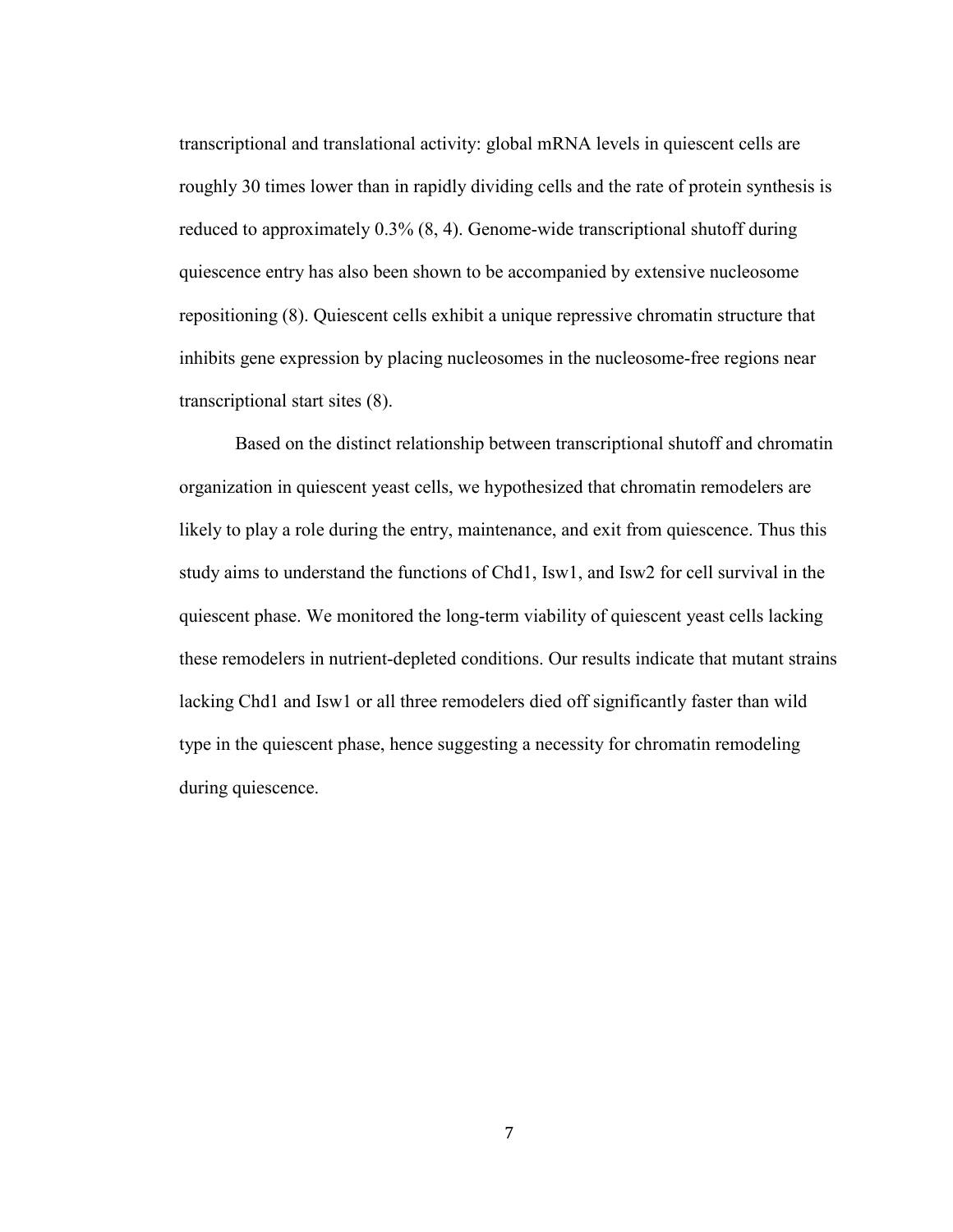# **Materials and Methods**

#### **Yeast Strains**

Yeast strains lacking different chromatin remodelers – called "knockouts" – were made by transformation, which is a process by which exogenous DNA is integrated into a cell's genome. This process involves (1) forcing the cells into a "competent" state in which they are more permeable to foreign DNA, (2) transforming the cells with DNA containing a gene of interest, and (3) selecting for cells that were successfully transformed. Wild type (WT) cells were grown to log phase and washed. The cells were then incubated for 1 hour at  $42^{\circ}$ C in a solution containing an integration cassette and lithium acetate (LiOAc), which makes their cell walls more permeable to foreign molecules. Integration cassettes are synthetic DNA molecules containing antibiotic resistance genes that can replace specific sites in a cell's genome. The cassette is flanked by sequences of homology to the specific gene of interest – namely, the genes for Chd1, Isw1, and Isw2. Through a process called homologous recombination, the cassette gets incorporated at this location while simultaneously removing the gene and replacing it with an antibiotic resistance gene. The cells were plated on agar plates containing the appropriate antibiotic(s), thus only allowing the growth of successfully transformed cells. Table 1 summarizes the genotypes and cassettes used for each strain. Yeast strains 322 and 334, and 325 and 335 are biological replicates, meaning their genotypes are identical so they serve to confirm that the observed differences between the mutants and wild type are biologically relevant.

8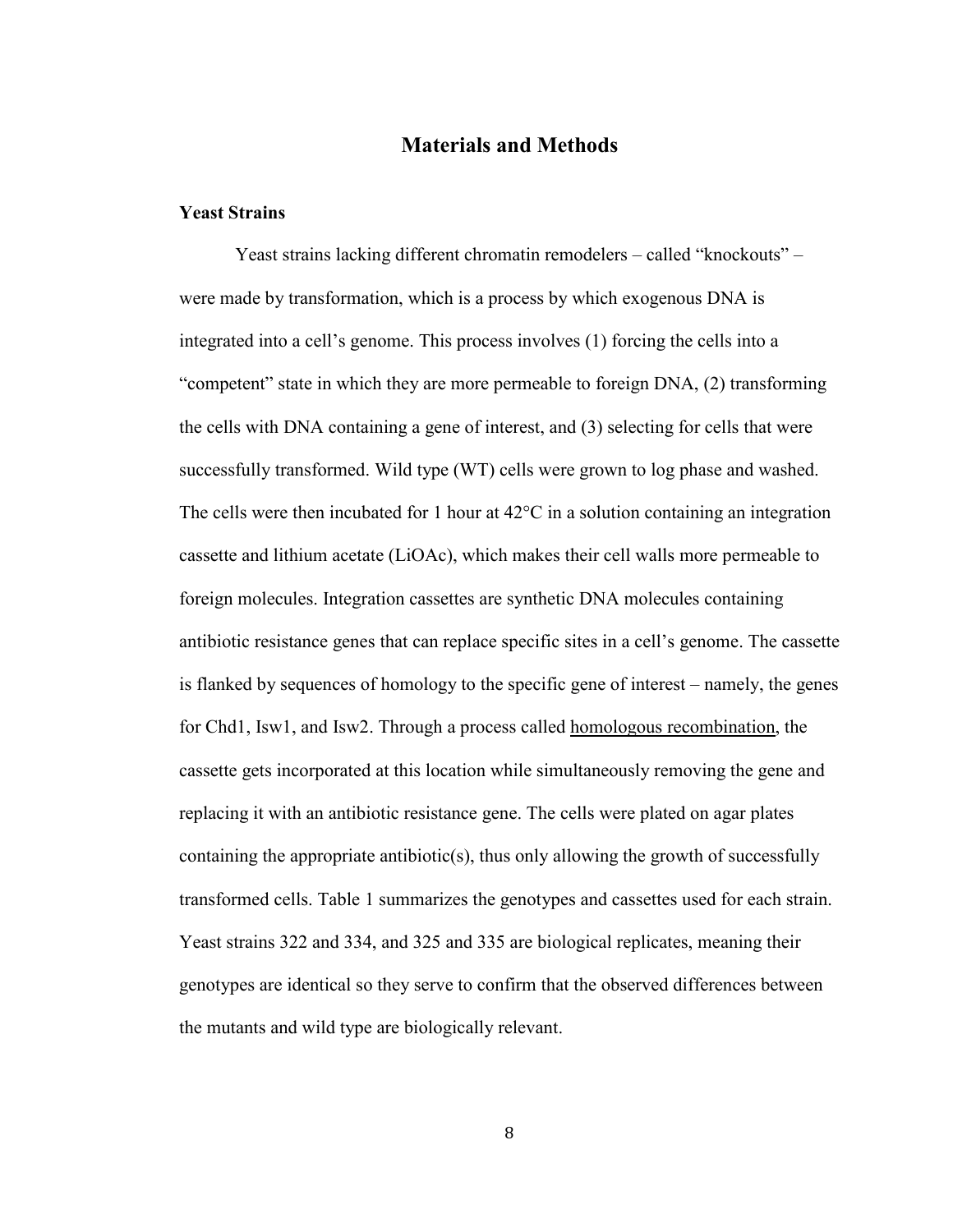| Strain#      | Genotype                                     | <b>Cassette</b>                          |
|--------------|----------------------------------------------|------------------------------------------|
| <b>YS001</b> | Wild type (WT)                               | <b>NA</b>                                |
| <b>YS322</b> | $\Delta$ isw $1\Delta$ chd $1$               | iswl::KANMX; chdl::NATMX                 |
| YS325        | $\Delta$ isw $1\Delta$ isw $2\Delta$ chd $1$ | iswl::HPHMX; isw2::KANMX;<br>chdl::NATMX |
| <b>YS334</b> | $\Delta$ isw $1\Delta$ chd $1$               | chd1::KANMX; isw1::HPHMX                 |
| YS335        | $\Delta$ isw $1\Delta$ isw $2\Delta$ chd $1$ | iswl::KANMX; isw2::HPHMX;<br>chdl::NATMX |

<span id="page-14-0"></span>Table 1. Genotypes of yeast strains

Note the nomenclature of yeast genetics – the double colon deletes a gene deletion. The gene that comes before the double colon is knocked out and replaced by the gene that comes after. For example, *isw1::KANMX* denotes a strain in which the *isw1* gene is knocked out and replaced with a gene that confers resistance against the antibiotic kanamycin. The *∆* symbol denotes a knockout.

#### **Growth Curve**

WT, *∆isw1∆chd1*, and *∆isw1∆isw2∆chd1* were grown at 30°C overnight in liquid YPD. The following morning, all strains were diluted to an optical density  $(OD<sub>600</sub>) = 0.1$  in fresh YPD. The diluted cultures were grown for approximately 6 hours at  $30^{\circ}$ C. We periodically measured the OD<sub>600</sub> of the cultures to monitor their growth.

#### **Isolation of Quiescent Cells**

All five strains were grown at 30°C in yeast extract-peptone-dextrose (YPD) media for 5 days. This gave adequate time for the cells to deplete the nutrients in the media and enter a non-proliferative state called stationary phase. We then used the procedure outlined by Allen and colleagues to isolate quiescent cells (1). This method takes advantage of the increased density of quiescent cells to separate them from nonquiescent cells using a density gradient. We created mini density gradients in 2 ml tubes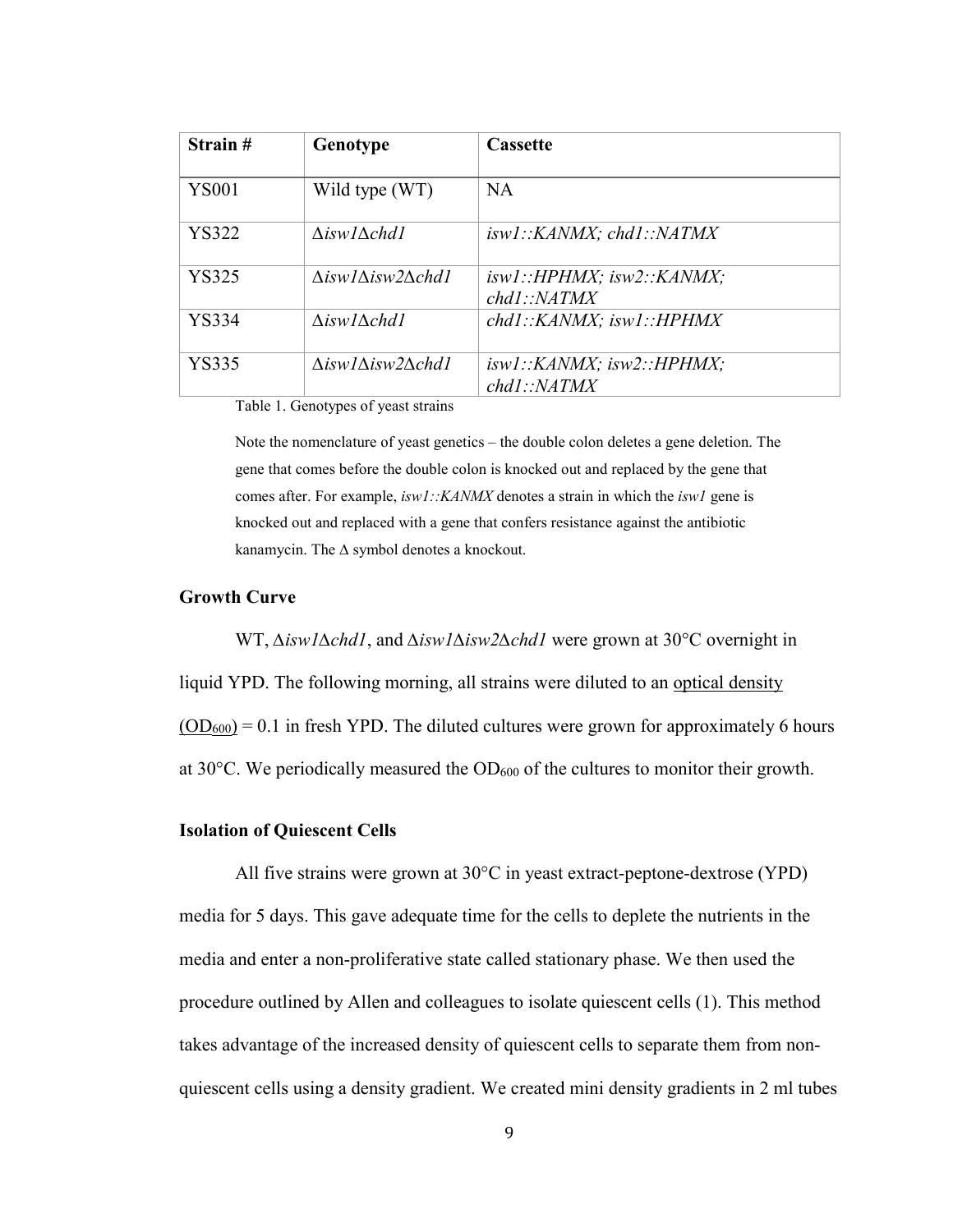by centrifuging 1 ml of a 1:10 dilution of Percoll Plus at 10,000 xg for 10 min. The stationary phase yeast cultures were washed, resuspended in water, and gently added to the Percoll Plus density gradients. We then centrifuged the Percoll-cell mixture for 45 min at 400 xg to gradually separate the cells based on their density. Two distinct layers of cells formed – the quiescent cells, which are denser due to their accumulation of storage carbohydrates, sank to the bottom of the gradient, whereas the non-quiescent cells stayed near the top. Thus we were able to remove the top layer and extract just the quiescent cells. These cells were washed and used to perform the long-term survival experiments.

## **Long-term Survival of Quiescent Cells**

The quiescent cells were diluted to an  $OD_{600} \sim 0.01$  in 5 ml of sterile water, which is equivalent to a cell concentration of  $1 \cdot 10^5$  cells/ml. We plated 50 µl of a 1:10 dilution on YPD agar plates at 30°C in duplicate, which we calculated to yield roughly 500 colonies per plate. Two days later, we counted the number of colony formation units that grew on the agar plates. We marked the waterlines of the tubes containing the cells in water and incubated them at 30°C for 7 days.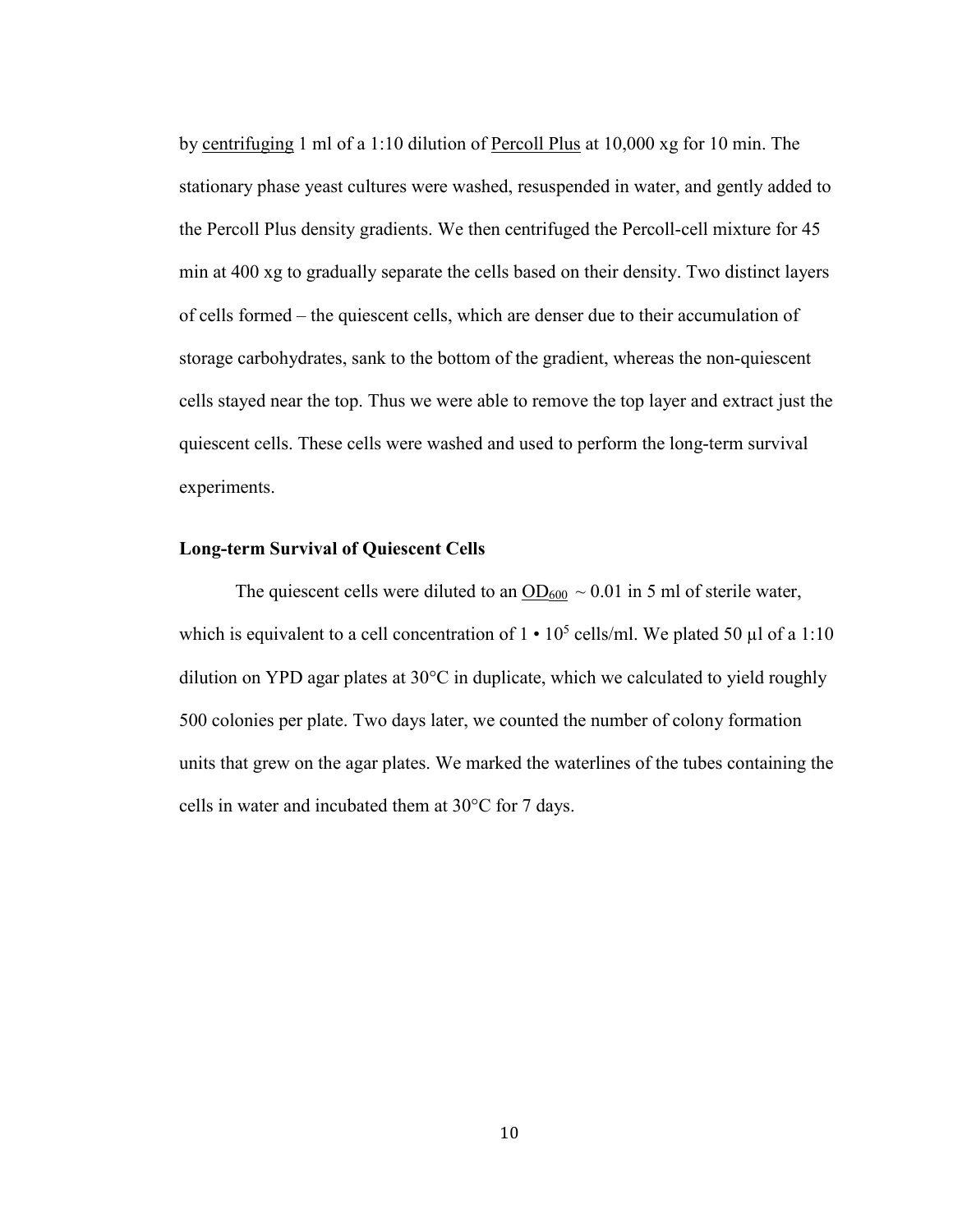

<span id="page-16-0"></span>Figure 4. Isolation of quiescent cells and long-term survival of quiescent cells Quiescent cells were purified using a Percoll density gradient method. The quiescent cells were then transferred to sterile water and plated weekly. Graphic created using BioRender.com

After the one week of incubation, we added sterile water up to the marked waterlines in order to make up for water lost due to evaporation. We then plated the quiescent cells using the same volume and dilution as before. Once again, colony formation units were counted two days later to monitor a change in viable quiescent cells (Figure 4). Survival proportion for each time point was calculated as the average number of colonies divided by the average number of colonies from the initial plating. This process was repeated weekly for 5 weeks, at which point the majority of cells in all five yeast strains were dead.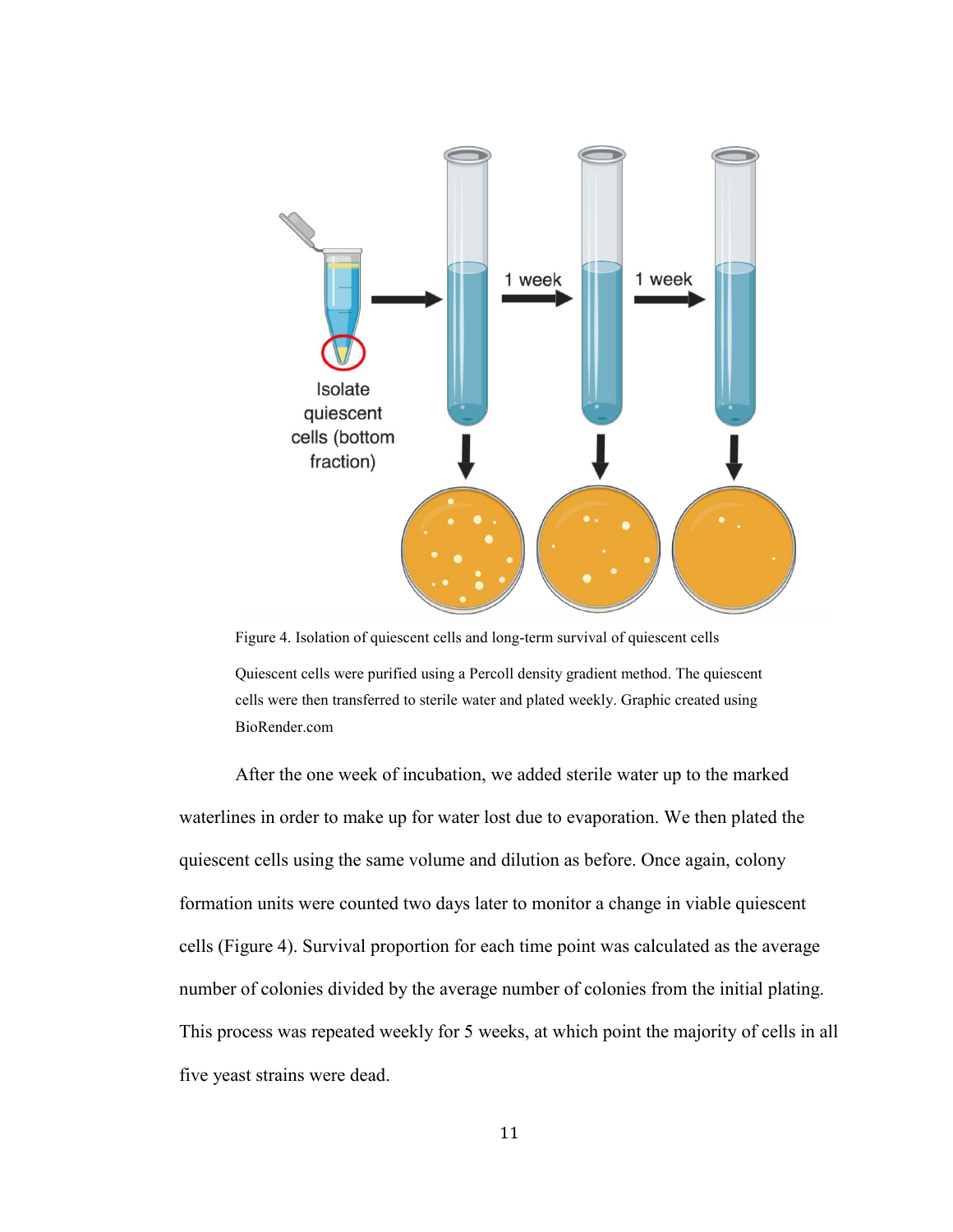# **Results and Discussion**

To gain an initial understanding of the phenotypes of chromatin remodeler knockout strains, we first sought to characterize the differences in their growth rates. We grew WT and double and triple knockout strains in YPD media and monitored the changes in their cell density as a function of time (Figure 5). Our results indicate that the WT strains grow significantly faster than the two mutant strains, with WT reaching approximately double the cell density of both *∆isw1∆chd1* and *∆isw1∆isw2∆chd1*  strains within 6 hours. The two knockout strains exhibit very similar growth curves.

Tsukiyama and colleagues previously showed that *∆isw1∆isw2∆chd1* strains had a significant growth defect at high temperatures  $(37^{\circ}C)(12)$ . They concluded that at least one of these chromatin remodelers is necessary for establishing and maintaining proper nucleosome positioning in order to survive stress conditions (12). We report a similar growth defect in the triple mutant, which is present even in ideal growth conditions (high nutrient content at 30°C). The double mutant has a nearly identical growth curve as the triple mutant, which suggests that Isw2 alone is not capable of rescuing the growth defect. This suggests an important role for chromatin remodelers in contributing to the overall fitness of rapidly dividing cells. Nonetheless, it is surprising that the triple mutant is viable despite its lack of global nucleosome organization, as reported by Gkikopoulos et al. Hence we hypothesized that proper nucleosome positioning may be especially vital during processes that require genome-wide changes in transcription. To this end, we aimed to test the role of Chd1, Isw1, and Isw2 chromatin remodelers for survival in the quiescent phase and ability to re-enter the cell cycle.

12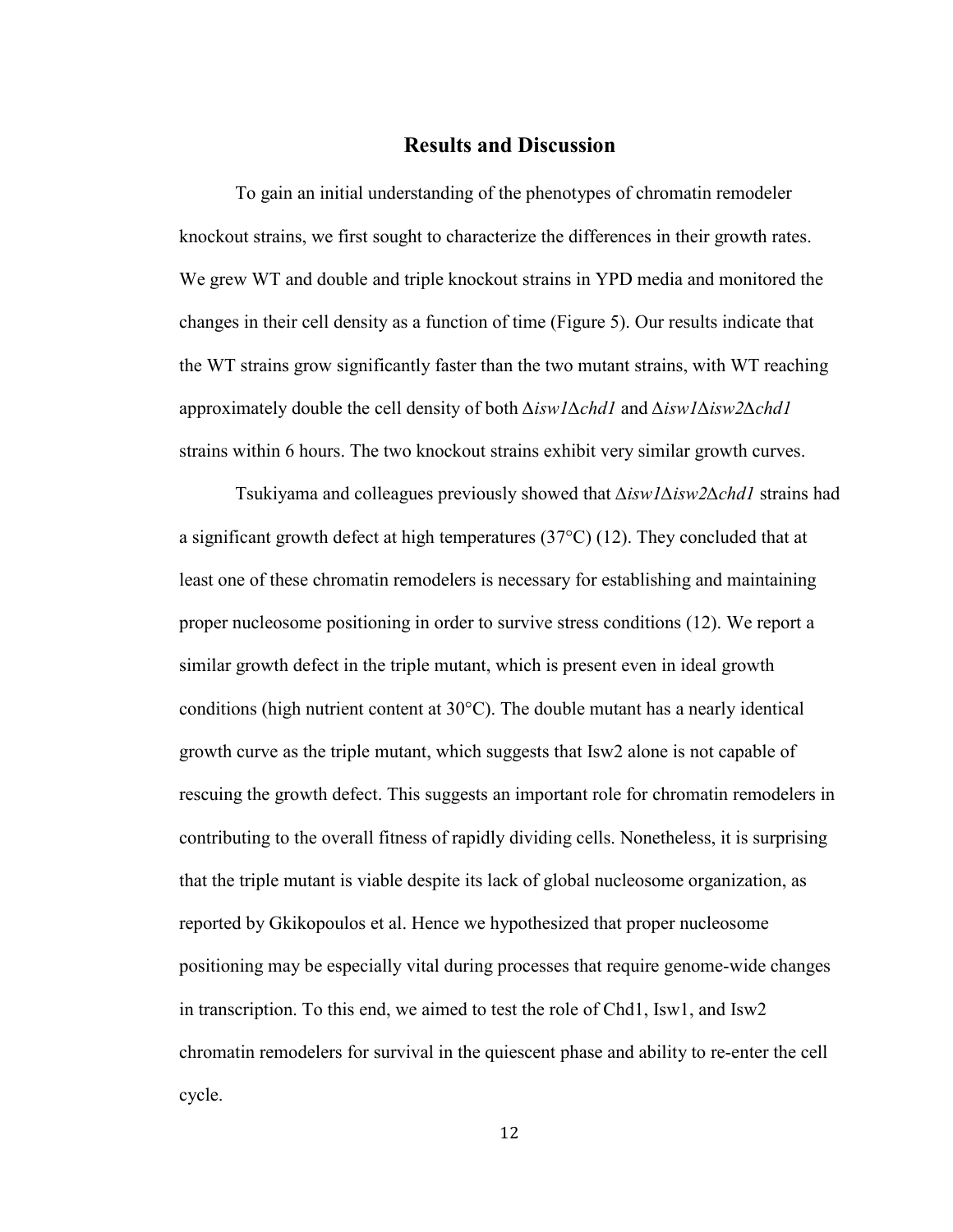

<span id="page-18-0"></span>Figure 5. Growth curves of WT, *∆isw1∆chd1* and *∆isw1∆isw2∆chd1*  WT cells exhibit faster growth kinetics than both mutant strains.

We isolated quiescent cells from 5-day cultures of WT, two strains of *∆isw1∆chd1,* and two strains of *∆isw1∆isw2∆chd1* in order to investigate the fitness of chromatin remodeler knockout strains upon entering quiescence. The two strains of identical genotypes serve as biological replicates to ensure that the observed results were biologically relevant rather than random artifacts. Thus each data point for the two mutant strains represents averaged results from biological replicates in addition to technical duplicates. The quiescent cells were incubated in sterile water (without nutrients) for slightly over a month. The same volume was plated weekly on YPD agar to monitor their survival and ability to exit quiescence. We observed that the mutant strains had a distinct phenotype in comparison to WT (Figure 6). After one week, WT cells (light blue) were all still viable and able to successfully exit quiescence and re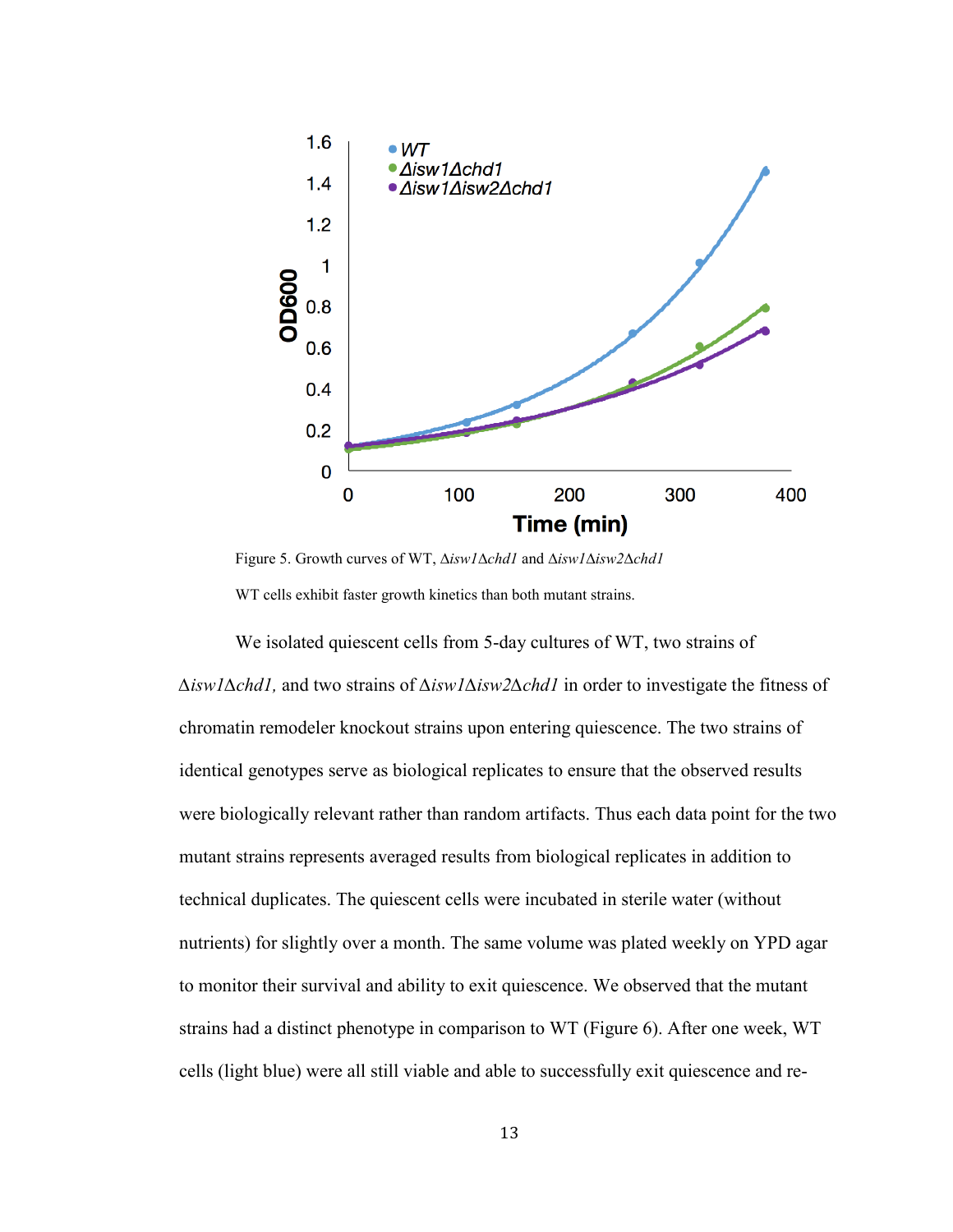enter the cell cycle when introduced to nutrients. By stark contrast, all of the mutant strains already had a decrease in the number of viable cells – notably the two strains with less than 40% survival. By the end of two weeks, the survival phenotypes of the mutant strains were still distinct from WT. While about 75% of WT cells were still viable, all mutant strains had fallen below 50% viability. After three weeks, all strains including WT exhibited similar trends in survivability. By the end of 5 weeks, essentially all cells from all five strains were dead.



<span id="page-19-0"></span>Figure 6. Survival plots of WT, *∆isw1∆chd1* strains, and *∆isw1∆isw2∆chd1* strains. WT cells exhibit greater survivability in the quiescent phase in comparison to the mutant strains.

Our results show strong evidence that Isw1, Isw2, and Chd1 chromatin remodelers do indeed contribute to the ability of yeast cells to maintain viability over long periods of time in the quiescent phase. There are several possible explanations for the observed phenomena. First, the mutant strains may be less equipped to survive in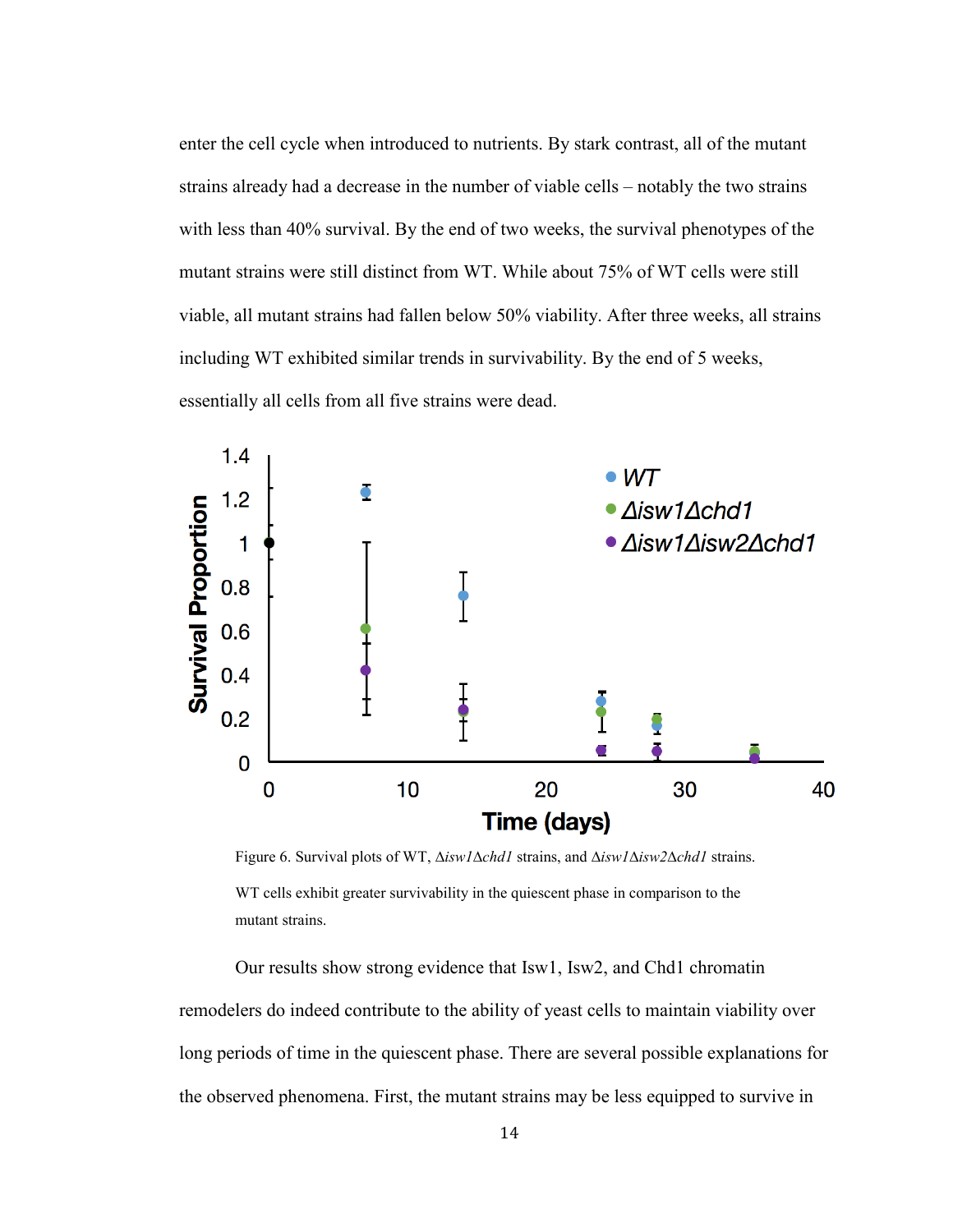the quiescent phase, thus dying off more rapidly than WT. On the other hand, the more rapid decay of the mutant strains may be a result of their inability to effectively exit the quiescent phase in response to nutrient availability. It is likely that a combination of these two phenomena result in the observed reduction in survivability of both the double and triple mutant strains.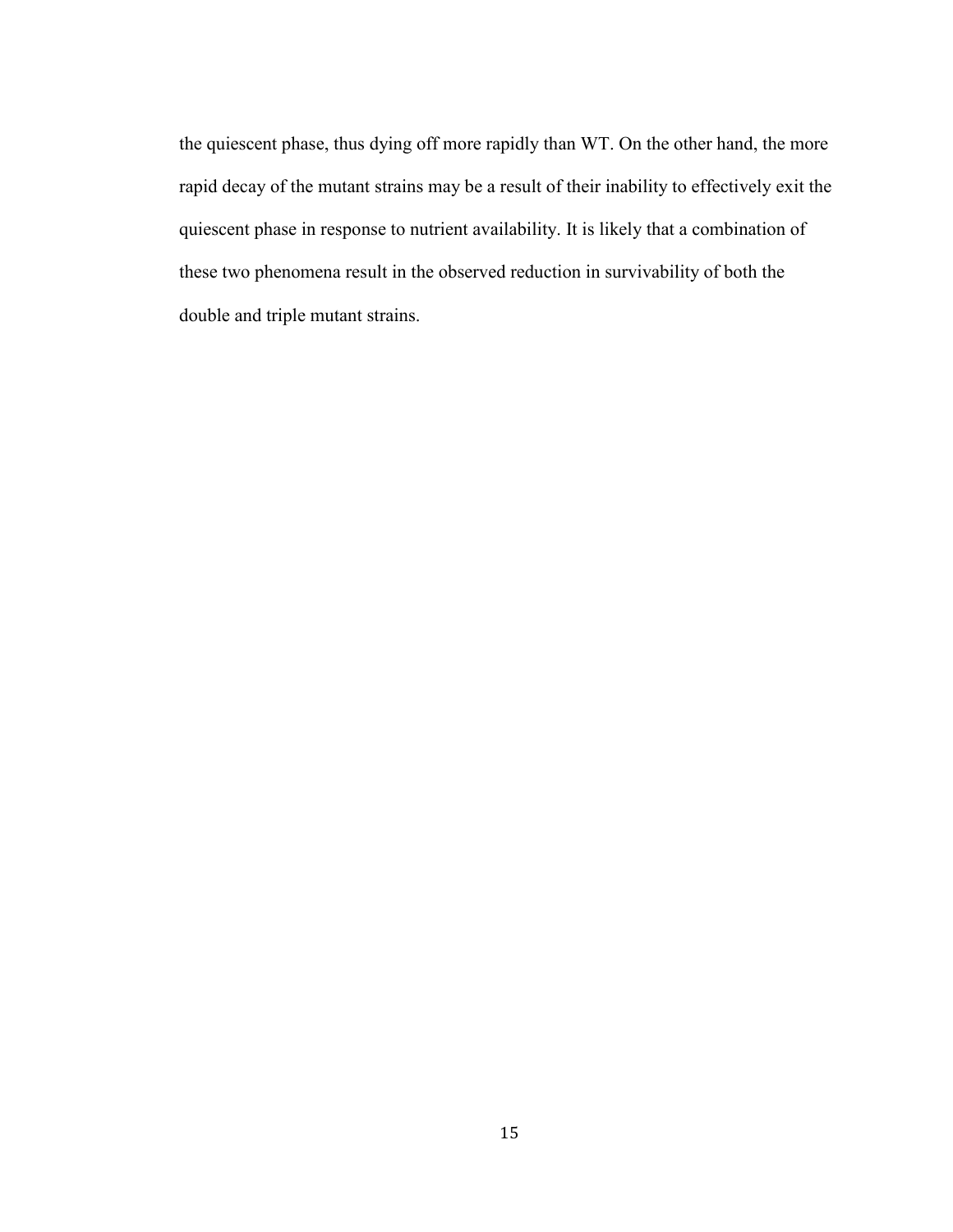# **Future Directions**

The results of this investigation reveal a possible role for Chd1, Isw1, and Isw2 chromatin remodelers during quiescence in *Saccharomyces cerevisiae.* Triple mutant and double mutant strains exhibit slower growth kinetics and more rapid decay in the quiescent phase. While this study revealed a distinct survival phenotype for chromatin remodeler knockout strains, further investigation into the precise mechanisms that lead to these deleterious effects are necessary. Future studies will seek to differentiate between the two possible explanations proposed here – that is, whether mutant cells fail to survive in the quiescent phase or if they are less efficient at re-entering the cell cycle upon nutrient availability.

Further studies should be carried out to probe the molecular phenotypes of each of the mutant strains during quiescence. Similar to the experiments performed by Gkikopoulos and colleagues, mapping nucleosome positioning using micrococcal nuclease (MNase) digestion in different mutant strains during quiescence will provide a molecular understanding of the observed differences in survivability. It will be interesting to investigate whether nucleosome landscapes for both the WT and mutant strains differ between proliferating and quiescent cells. Furthermore, MNase digestions on quiescent cells from the mutant strains at different time points in the survival experiment will reveal whether irregular nucleosome positioning worsens with time in the quiescent phase. Lastly, it would be useful to perform MNase digestions on WT cells that exited quiescence upon exposure to nutrients. This would address the question of whether nucleosome positioning is re-established to its original form after a lengthy period of quiescence.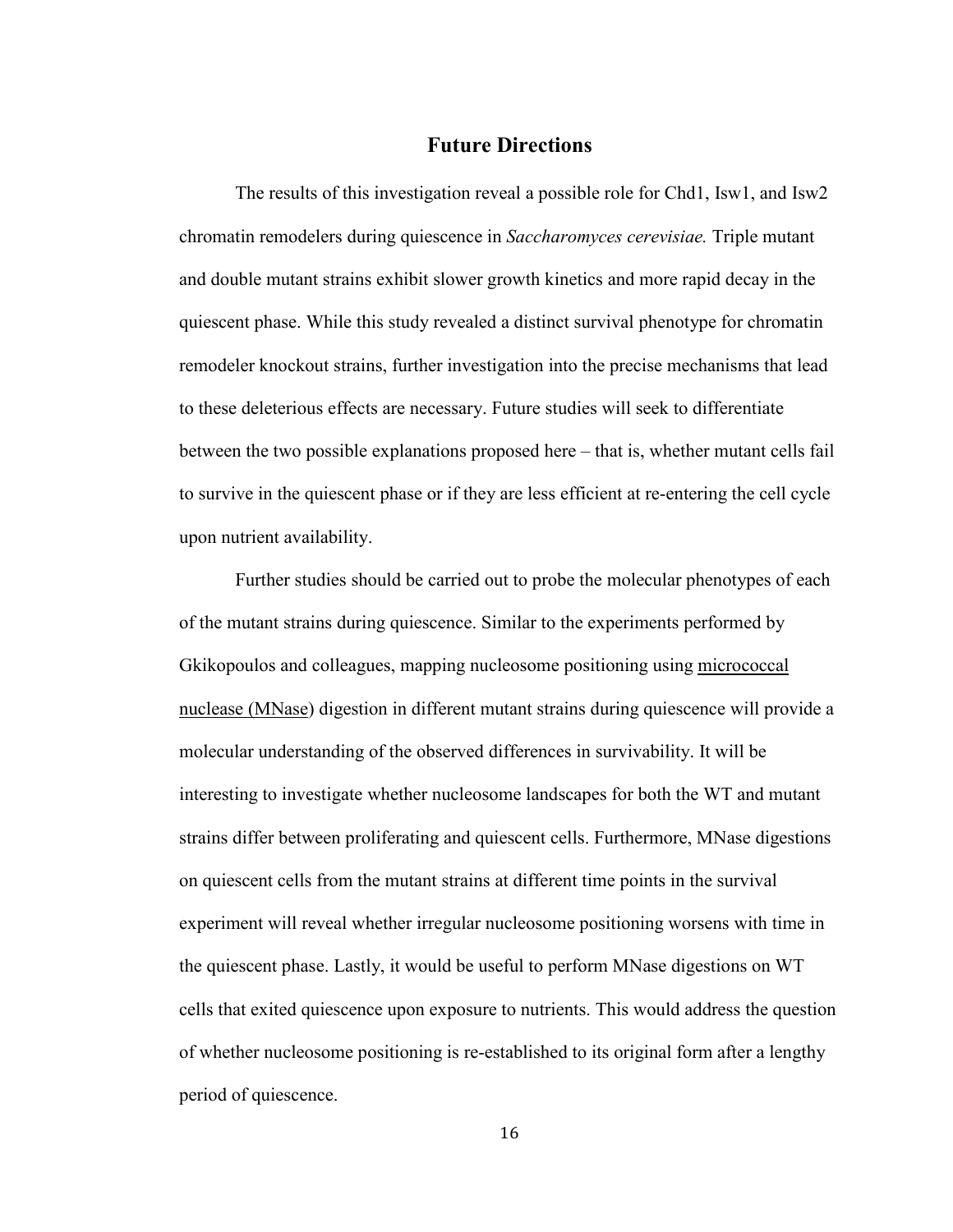Moreover, given the major role played by chromatin remodelers in regulating gene expression, analyses of the transcriptome will help elucidate the effects of aberrant nucleosome positioning on transcription. RNA-seq is a technique that uses sequencing methods to determine the quantity and sequences of RNA molecules in a sample. Thus it allows for examination of global transcription patterns in cells – that is, we can observe which genes are being turned "on" or "off" and to what extent. RNA-seq of the mutant and WT strains before, during, and after a long period of quiescence will allow examination of differences in gene expression as a result of the presence or absence of chromatin remodelers.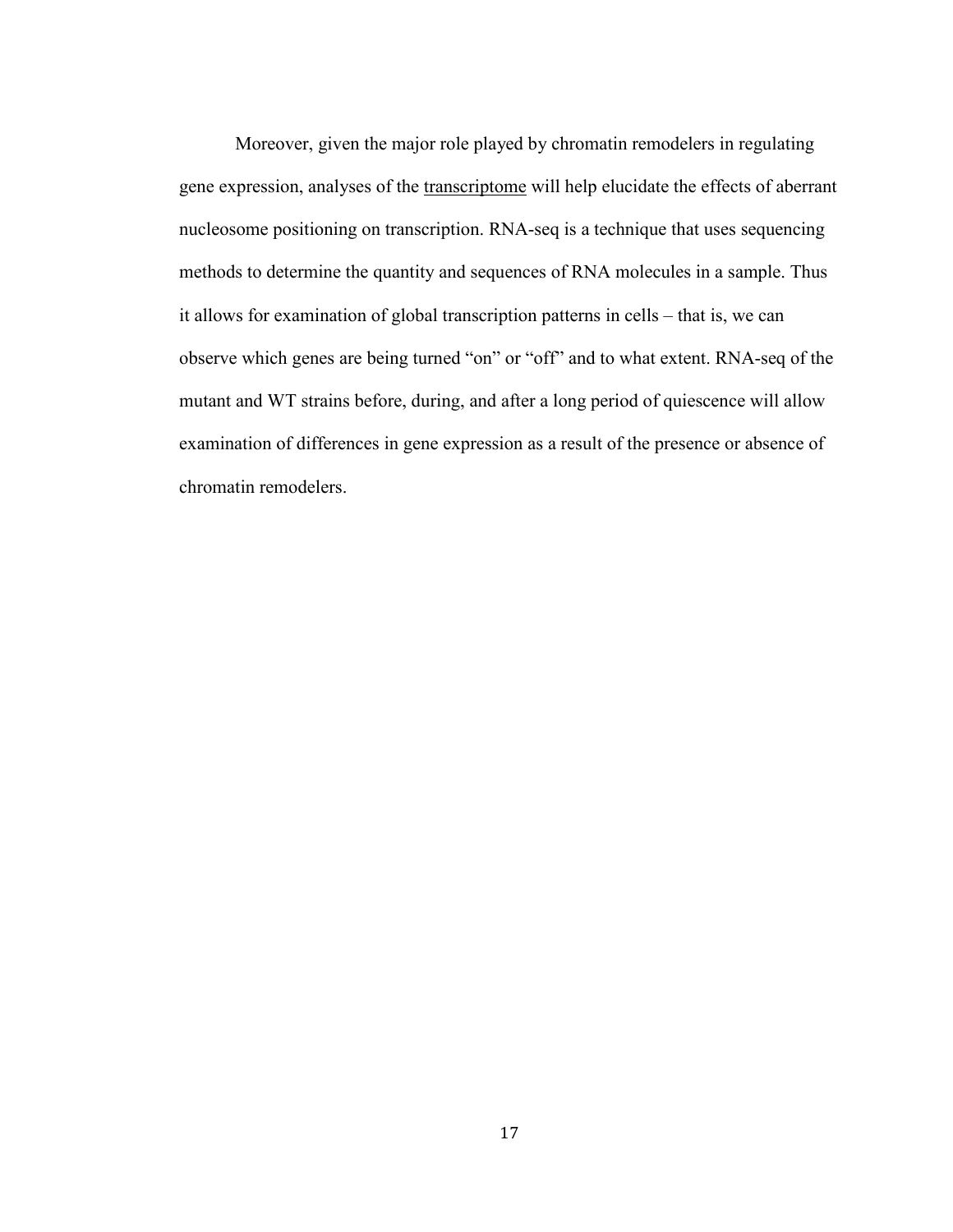# **Glossary**

*Adenosine triphosphate (ATP):* A high-energy molecule that is used to drive many biological processes.

*Centrifugation:* A method of separating particles with different densities by spinning them in solution around an axis at high speed.

*Coding region:* The portion of a gene that codes for protein.

*Domain*: In protein structure, *domain* refers to a portion of a protein that possesses a

defined function, such as binding DNA.

*Gene expression:* The process by which information from a gene is used in the synthesis of a gene product, often a protein.

*Homologous recombination:* The exchange of genetic material between two strands of DNA that contain stretches of similar sequences.

*In vivo:* Experiments that are tested on whole, living organisms or cells. This is in contrast to *in vitro* experiments, which are tested in a controlled environment outside of a living organism.

*Micrococcal nuclease (MNase) digestion:* An assay that reveals chromatin structure by digesting DNA regions between nucleosomes.

*Optical density (OD600):* A method for estimating cell concentration by measuring the absorbance of a sample at a wavelength of 600 nm.

*Percoll:* A solution composed of silica particles that is used to separate particles based on their density.

*Phenotype:* The observable physical properties of an organism. This is closely related to *genotype,* which is the genetic makeup of an organism that determines its *phenotype.*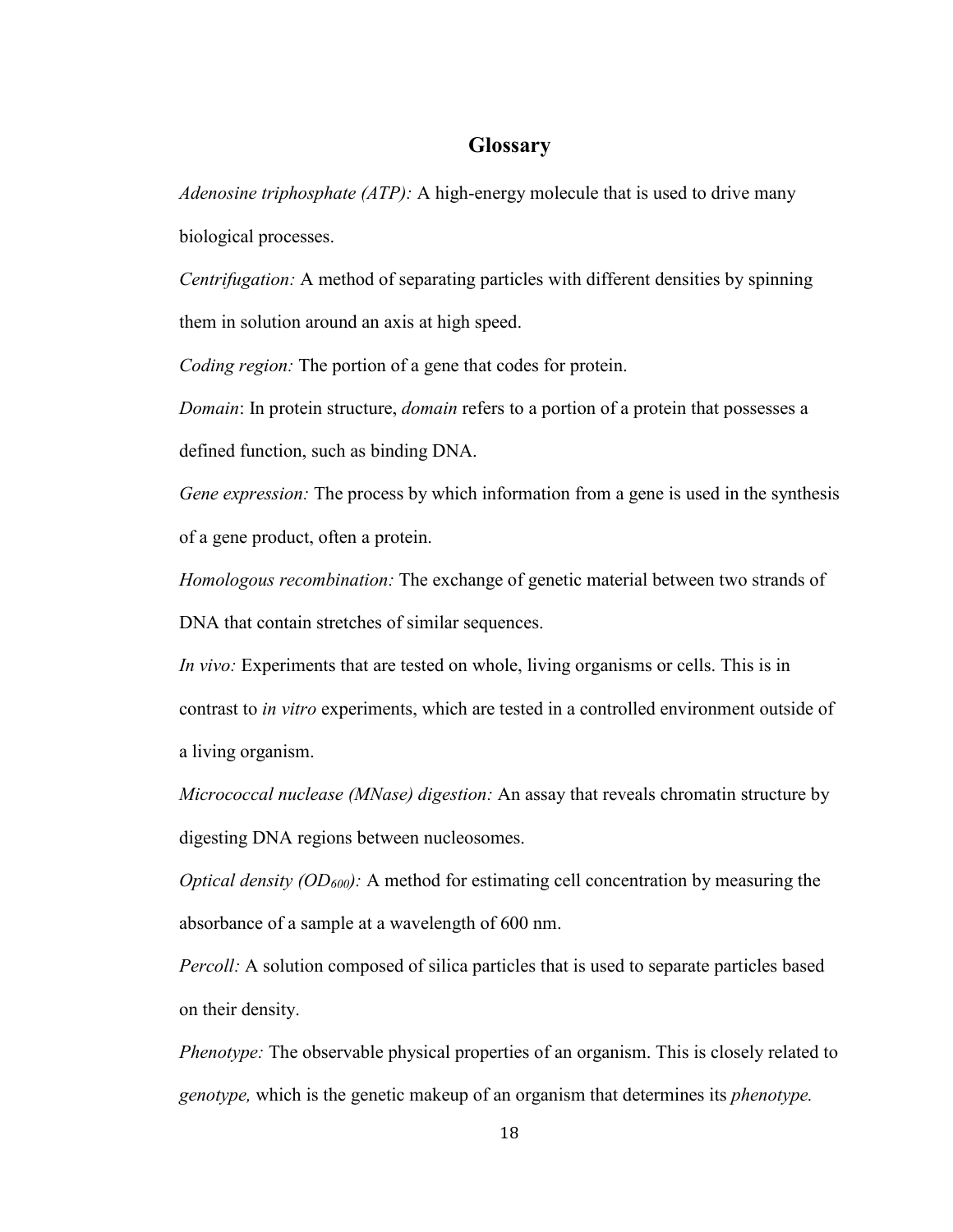*Transcriptional start site:* The location on a gene where transcription begins.

*Transcriptome:* The entire set of transcribed genes in a cell at a given time.

*Wild type (WT):* The phenotype or genotype that represents the typical form found in a species as it occurs in nature.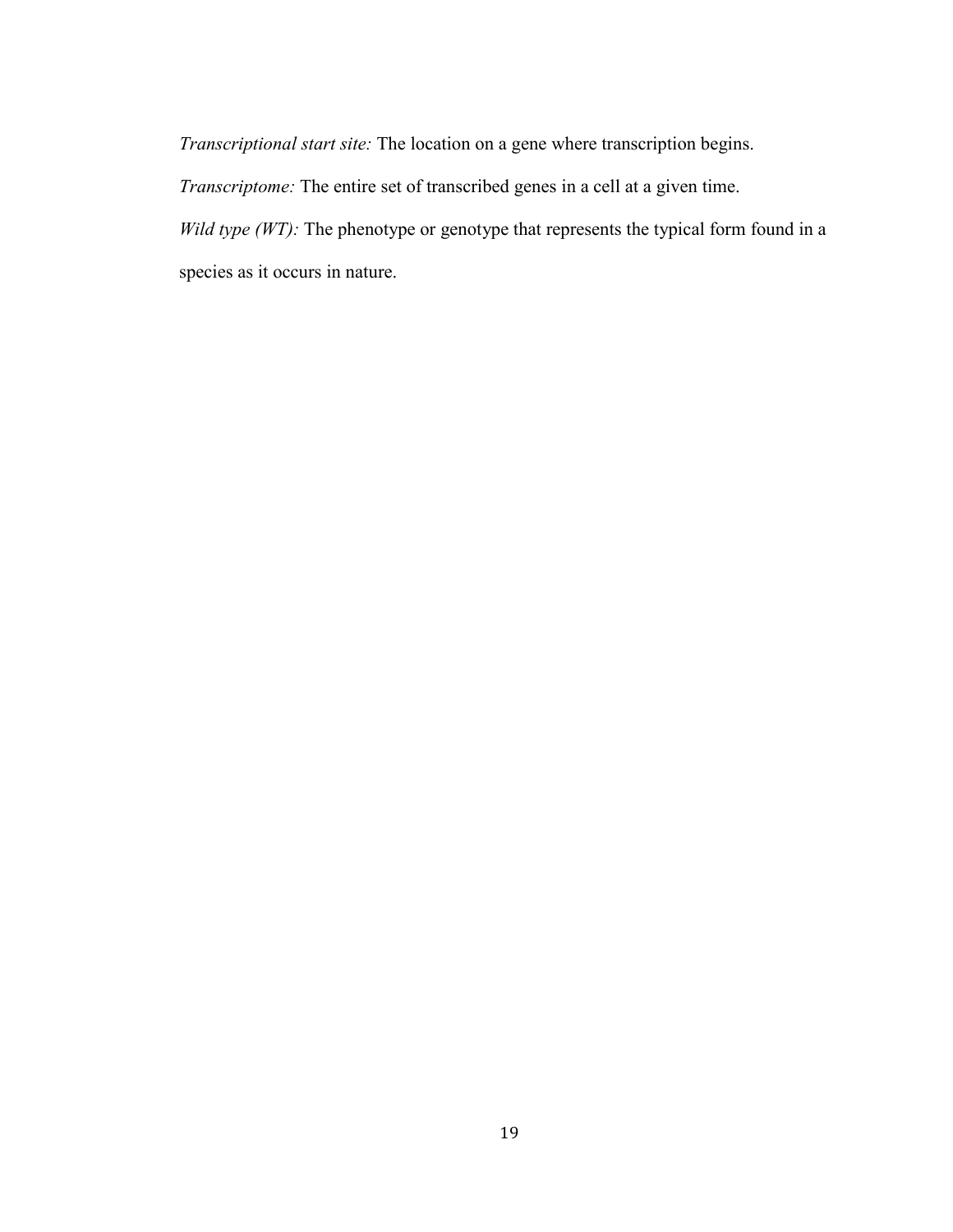# **Bibliography**

- 1. Allen, C. *et al.* Isolation of quiescent and nonquiescent cells from yeast stationaryphase cultures. *J. Cell Biol.* (2006). doi:10.1083/jcb.200604072
- 2. Deuring, R. *et al.* The ISWI chromatin-remodeling protein is required for gene expression and the maintenance of higher order chromatin structure in vivo. *Mol. Cell* (2000). doi:10.1016/S1097-2765(00)80430-X
- 3. Gkikopoulos, T. *et al.* A role for Snf2-related nucleosome-spacing enzymes in genome-wide nucleosome organization. *Science* (2011). doi:10.1126/science.1206097
- 4. Gray, J. V. *et al.* 'Sleeping Beauty': Quiescence in Saccharomyces cerevisiae. *Microbiol. Mol. Biol. Rev.* (2004). doi:10.1128/MMBR.68.2.187-206.2004
- 5. Längst, G. & Manelyte, L. Chromatin remodelers: From function to dysfunction. *Genes* (2015). doi:10.3390/genes6020299
- 6. Luger, K., Mäder, A. W., Richmond, R. K., Sargent, D. F. & Richmond, T. J. Crystal structure of the nucleosome core particle at 2.8 Å resolution. *Nature* (1997). doi:10.1038/38444
- 7. Marfella, C. G. A. *et al.* Mutation of the SNF2 family member Chd2 affects mouse development and survival. *J. Cell. Physiol.* (2006). doi:10.1002/jcp.20718
- 8. McKnight, J. N., Boerma, J. W., Breeden, L. L. & Tsukiyama, T. Global Promoter Targeting of a Conserved Lysine Deacetylase for Transcriptional Shutoff during Quiescence Entry. *Mol. Cell* (2015). doi:10.1016/j.molcel.2015.07.014
- 9. Narlikar, G. J., Sundaramoorthy, R. & Owen-Hughes, T. Mechanisms and functions of ATP-dependent chromatin-remodeling enzymes. *Cell* (2013). doi:10.1016/j.cell.2013.07.011
- 10. Ocampo, J., Chereji, R. V., Eriksson, P. R. & Clark, D. J. The ISW1 and CHD1 ATP-dependent chromatin remodelers compete to set nucleosome spacing in vivo. *Nucleic Acids Res.* (2016). doi:10.1093/nar/gkw068
- 11. Travers, A., Hiriart, E., Churcher, M., Caserta, M. & Di Mauro, E. The DNA sequence-dependence of nucleosome positioning in vivo and in vitro. *J. Biomol. Struct. Dyn.* (2010). doi:10.1080/073911010010524942
- 12. Tsukiyama, T., Palmer, J., Landel, C. C., Shiloach, J. & Wu, C. Characterization of the imitation switch subfamily of ATP-dependent chromatin-remodeling factors in Saccharomyces cerevisiae. *Genes Dev.* (1999). doi:10.1101/gad.13.6.686